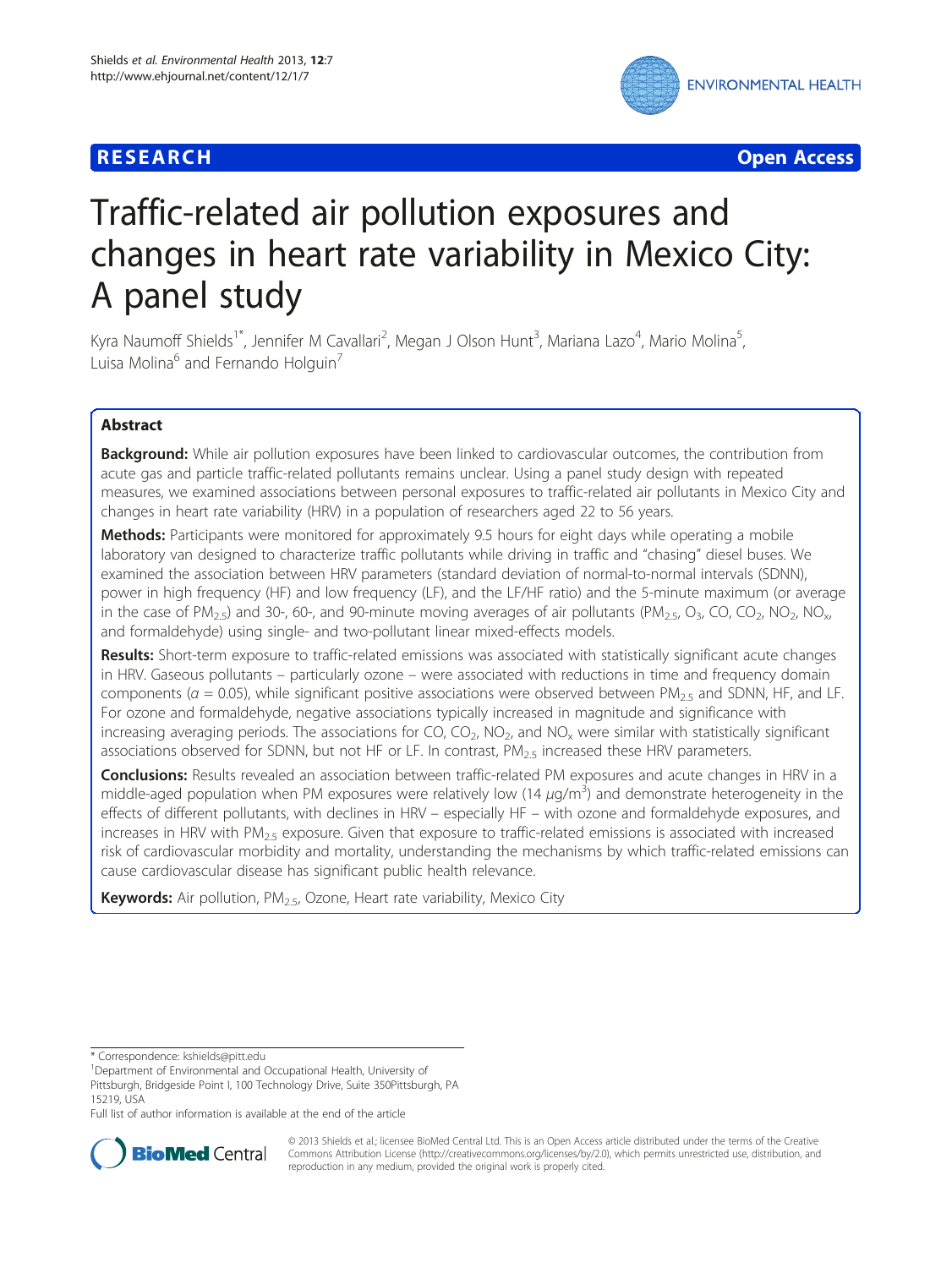## Background

Many studies have demonstrated the association between air pollution exposure, specifically fine particulate matter (PM2.5), and increased cardiovascular morbidity and mortality [[1](#page-11-0)-[9\]](#page-11-0). Short-term PM exposures have been linked to acute cardiovascular events including increased odds of having a myocardial infarction, cardiac arrhythmia, and venous thrombosis [\[10\]](#page-11-0), while long-term exposure to PM has been associated with increased risk and progression of atherosclerosis [\[11\]](#page-11-0).

While the exact biological mechanism linking exposure to PM and cardiovascular outcomes remains unknown [[3,12](#page-11-0)], alterations in heart rate variability (HRV) are thought to be one of the pathophysiologic pathways whereby PM affects the cardiovascular system [\[13\]](#page-11-0). HRV is an indicator of the relative balance of parasympathetic and sympathetic autonomic control of the heart rate, and changes (both increases and decreases) in this metric have been associated with both ambient and traffic-related PM air pollution [[14](#page-11-0)-[17](#page-11-0)].

Typically, higher PM concentrations have been associated with decreased HRV in elderly populations and in patients with current or underlying cardiovascular disease [[12,18](#page-11-0)[,19\]](#page-12-0). Findings from studies on the association between HRV and PM in younger populations, however, have been inconsistent. In a panel study of 76 young college students, HRV indices declined in single-pollutant models with  $PM_{10}$ ,  $PM_{2.5}$ , sulfate, nitrate, and ozone  $(O_3)$ [[20](#page-12-0)]. In a controlled exposure study (mean age = 27 years), exposure to concentrated ambient particles had no consistent effect on HRV indices [\[21\]](#page-12-0). Similarly, no consistent effect of diesel exhaust on HRV was observed in a separate double-blind, crossover, controlled-exposure study (mean age  $= 32$  years for healthy subjects, mean age  $= 41$  years for those with metabolic syndrome) [\[22\]](#page-12-0). In this case, the controlled-exposure studies may not have accurately simulated actual environmental conditions. In an occupational panel of young boilermakers (mean age = 38 years), significant increases in an HRV index (standard deviation of normal-to-normal intervals or SDNN) were observed for every 1  $\mu$ g/m<sup>3</sup> increase in lead and vanadium concentrations [\[23\]](#page-12-0). Cardiovascular comorbidity, such as hypertension, which are more prevalent in older populations, has been shown to increase susceptibility to fine particulate matter-mediated reductions in HRV [[24](#page-12-0)]. This phenomenon may determine why older individuals have a different response to air pollution-mediated changes in cardiac autonomic regulation, when compared to younger persons.

Several studies have demonstrated a stronger association between cardiovascular endpoints and particles originating from traffic as compared to other sources [[16,18,](#page-11-0)[25-27\]](#page-12-0). The study of traffic-related air pollutants, however, is complicated due to the nature of traffic

exposures, which may vary over short distances and thus limit the use of centralized exposure monitoring data in epidemiological studies.

To reduce the potential for exposure misclassification of traffic-related emissions, several studies have monitored in-vehicle pollutant exposure in young populations. Increases in HRV were observed in association with in-vehicle  $PM<sub>2.5</sub>$  exposure in a group of young North Carolina State Highway Patrol troopers (mean age = 27 years) [\[28](#page-12-0)]. In a population of young, highly-exposed taxi drivers in Beijing (mean age = 36 years), low  $PM_{2.5}$  exposures were associated with relatively high HRV, whereas higher  $PM_{2.5}$  exposures were associated with relatively low HRV [\[12](#page-11-0)].

In addition to the discrepancy in the relationship between PM exposure and HRV response, there is a lack of knowledge about the health effects due to the potential synergy between  $PM_{2.5}$  and ambient gaseous co-pollutants [[29](#page-12-0)]. Several studies have simultaneously evaluated the association of traffic-related PM and gaseous pollutants with HRV [\[12,](#page-11-0)[21,22,28,30](#page-12-0),[31](#page-12-0)]. This is particularly important as exposure to traffic-related emissions in close proximity is characterized by a rich mixture of fine PM and gaseous pollutants that are different from the mixture of the background air pollution exposure [[32](#page-12-0)].

To address the aforementioned gaps in the literature, we examined the association between real-time, trafficrelated air pollution exposures and acute sub-clinical cardiovascular outcomes in a middle-aged population. We used a panel study design with repeated measures to account for personal factors while enhancing the statistical power to detect associations through high and variable exposure levels. Our hypothesis was that there is an inverse exposure-response relationship between HRV parameters and traffic-related pollutants including  $PM_{2.5}$ , carbon dioxide (CO<sub>2</sub>), carbon monoxide (CO), nitrogen dioxide (NO<sub>2</sub>), nitrogen oxides (NO<sub>x</sub>), O<sub>3</sub>, and formaldehyde.

## Methods

## Participants and study design

This repeated-measures panel study was conducted February 11–23, 2002, in the Mexico City Metropolitan Area as part of an effort is to contribute to the understanding of the air quality problem in megacities by conducting measurements and modeling studies of atmospheric pollutants [[33\]](#page-12-0). A convenience sample of the sixteen researchers, between the ages of 22 and 56 years, associated with the project participated in the study. A self-administered questionnaire was used to collect personal data, including sex, age, smoking status and hypertension history. The study design and methods were reviewed and approved by the human subjects committee at the National Institute of Public Health.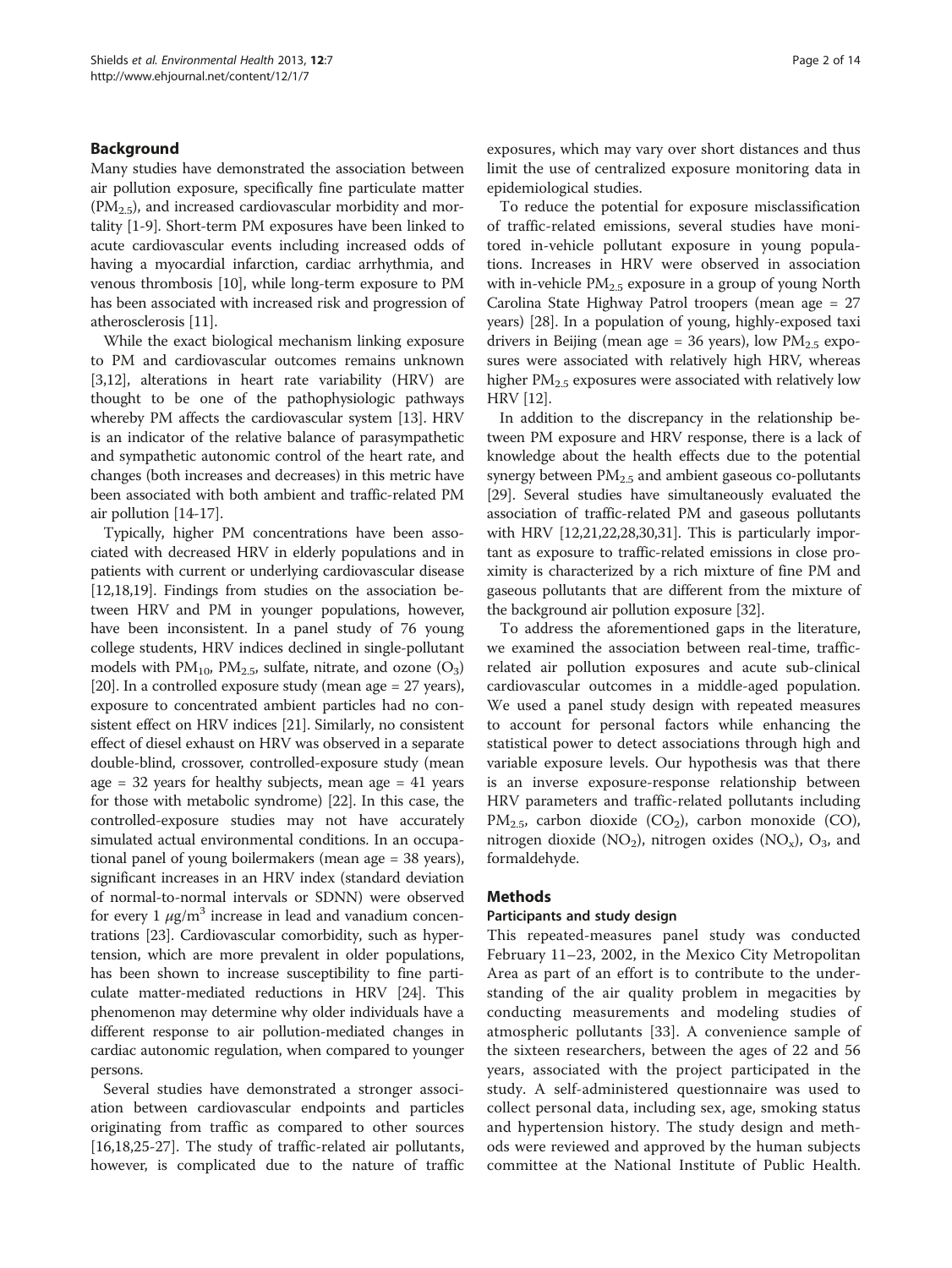All participants signed an informed consent form before participating in the study.

Real-time measurements of  $PM_{2.5}$ ,  $CO_2$ ,  $CO$ ,  $NO_2$ ,  $NO_x$ , O3, and formaldehyde were collected in a van-based mobile laboratory [[34\]](#page-12-0). The van pursued specific vehicles to measure their emissions, drove transects across the city to capture the spatial variation in pollutants, and parked at several locations in the city [\[35\]](#page-12-0). The nine individual mobile episodes lasted 1–10 hours. The van drove past a variety of point sources throughout the city, including residential (e.g. biomass burning), industrial (e.g. metal welding, factories, oil burning), livestock, landfill, and sewage treatment sources.

During data collection, approximately six participants at a time wore an Aria Digital Holter Monitor and rode in the van or stood outside the van when it was in a stationary location. In-vehicle and ambient air exchange (and corresponding participant exposures) occurred through frequently open windows in the van's cab and ambient air penetration through air conditioning vents and through open doors during the van's frequent short stops during day and longer stops for meals.

## Air pollutant measurements

All air pollution measurements were taken in a van-based mobile laboratory developed by Aerodyne Research Inc. [\[34,36\]](#page-12-0). The van was designed to sample and characterize mobile and fixed-site emission plumes, as well as characterize gaseous and particulate emissions from selected classes of vehicles, including heavy-duty diesel trucks, buses, and colectivos (ubiquitous small gasoline or condensed natural gas powered microbuses). It was outfitted with state-of-the-art, fast-response instruments, including a non-dispersive infrared (NDIR) unit (Li-Cor LI 6262) for  $CO<sub>2</sub>$ , an Aerodyne tunable infrared laser differential absorption spectrometer (TILDAS) for  $NO<sub>2</sub>$  and formaldehyde (HCHO), a NDIR analyzer for CO, a chemiluminscent analyzer (Thermo 42C) for nitrogen oxides  $(NO_x)$ , a UV monitor (Thermo Environmental 49–003) for  $O_3$  [\[37\]](#page-12-0), and an aerosol photometer for  $PM_{2.5}$ (TSI Dustrak 8520) [[38](#page-12-0)].

Sampler inlets were positioned well above and forward of the vehicle engine and generator exhaust outlets [\[34](#page-12-0)]. The Dustrak was mounted on a shelf in the van, and the stainless steel and Tygon sampling lines were designed to minimize particle deposition [[35\]](#page-12-0).

The intrinsic measurement period varied depending on the type of instrument used. The basic measurement interval was ~1 second for  $CO_2$ ,  $NO_2$ ,  $NO_x$ , formaldehyde and  $PM_{2.5}$ ; the interval increased to ~20 seconds for  $O_3$  and CO. Except for a few power or computer loss periods, the instruments measured and recorded continuously. For each gaseous pollutants, i.e.  $O_3$ , CO, CO<sub>2</sub>,  $NO<sub>2</sub>$ ,  $NO<sub>x</sub>$ , and formaldehyde, the maximum value in a

given 5-minute window was recorded. From these 5-minute maxes, 30-, 60-, and 90-minute average maximums were calculated (by averaging the 5-minute maxes). For  $PM_{2.5}$ , 5-minute mean concentrations were recorded and 30-, 60-, and 90-minute means were calculated from these values.

The  $PM<sub>2.5</sub>$  measurements reflected some uncertainty resulting from the calibration of the aerosol photometer [[38](#page-12-0)]. The Dustrak was calibrated against multiple 24-hour PM2.5 gravimetric samples throughout the field campaign and applied to the factory-calibrated readings (field calibration factor was 0.34±0.02). This method depends on scattering efficiencies, which, in turn, are a function of optical properties and particle size distributions. Though scattering efficiencies of ambient and diesel particles are similar, gasoline particles may differ in this efficiency, which may cause the calibration for individual vehicles to vary by a factor of two or more.

Additionally, distinct "spike events" in the UV  $O_3$  monitor on board the van were observed when the van was sampling the ambient diluted exhaust from on-road diesel vehicles [[37](#page-12-0)]. Associated fine particles were assumed to have caused the observed interference. This type of interference could lead to a mean measured  $O_3$  concentration that is at most 3% higher than actual concentrations.

## Heart rate variability measurements

HRV was obtained from analysis of the ambulatory electrocardiogram recorded using an Aria Digital Holter Monitor (Del Mar Reynolds, US). Participants were allowed to participate on multiple occasions up to eight days for a total of 48 person-days. Electrodes were placed on the right parasternal and precordial areas, and continuous monitoring occurred between 7:05 and 20:05 with the average monitoring period occurring from 9:30 to 19:00. HRV parameters were calculated in 5-minute epochs and abnormal or ectopic beats were manually removed. Digitized Aria Digital Halter recordings were analyzed using a Marquette MARS Workstation that provided an algorithm for HRV analysis and interpolation for removed aberrant QRS complexes (Del Mar Reynolds, US).

HRV parameters included the standard deviation of normal R-R internals (SDNN), which is a time domain measure of overall HRV, and high- (0.18-0.40 Hz) and low-frequency power (0.03-0.15 Hz), which are respectively representative of predominantly parasympathetic and sympathetic autonomic cardiac regulation. (The LF/ HF ratio represents the relative balance between sympathetic-vagal nervous activity [[39\]](#page-12-0).

#### Statistical analysis

All heart rate variability measures were log-transformed using the natural logarithm to help meet regression assumptions. No predictors were transformed, as model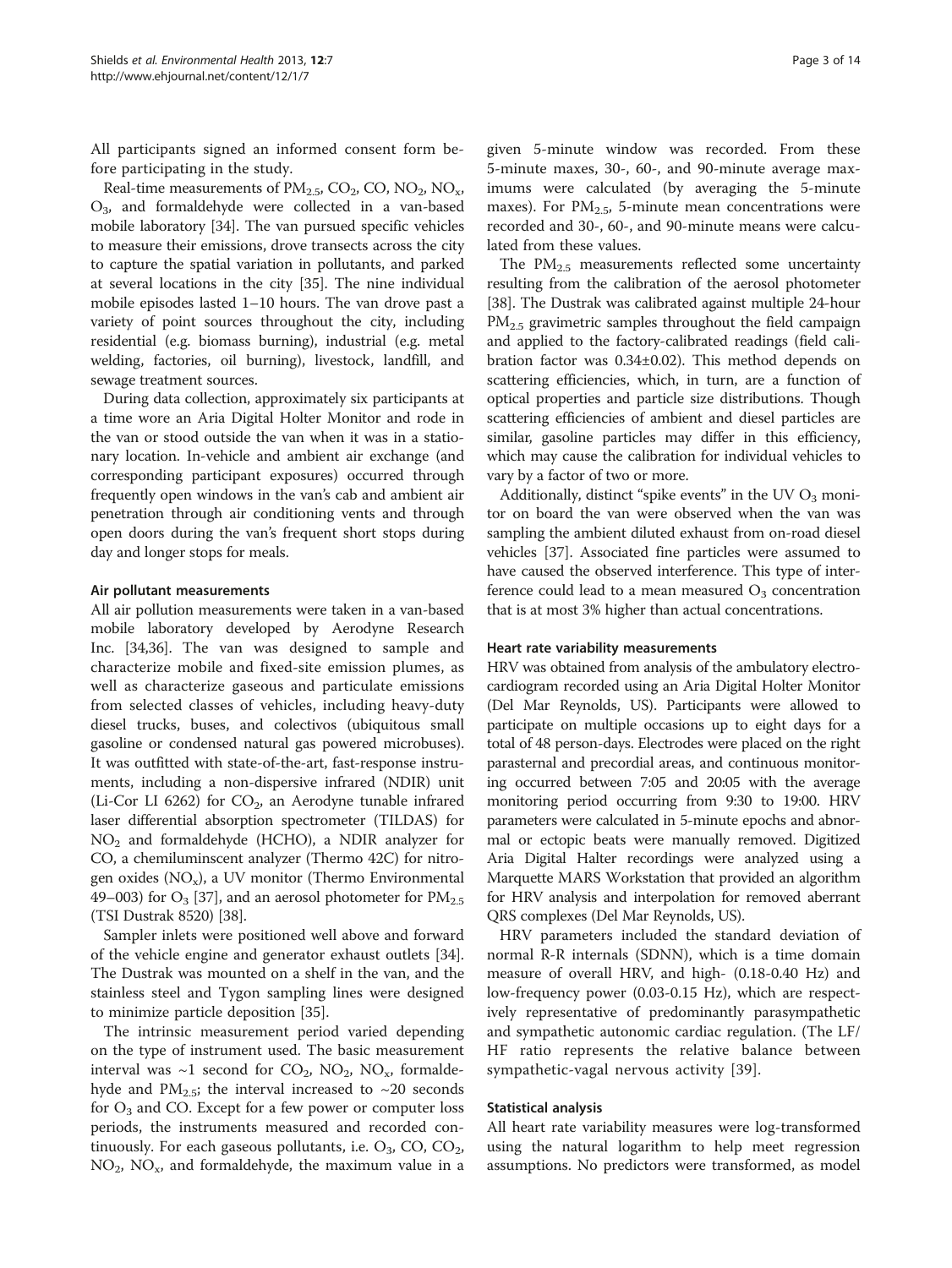assumptions were reasonably met by transforming the outcome variables only.

The associations between each of the HRV parameters and individual pollutants were examined using linear mixed-effects models ( $\alpha = 0.05$ ). The gaseous pollutants  $O_3$ , CO, and  $NO_2$  were also individually evaluated in two-pollutant models with  $PM_{2.5}$ , and potential multicollinearity between the two pollutants was assessed using the condition number [[40\]](#page-12-0). A condition number greater than 30 suggests moderate multicollinearity could be present, whereas a value over 100 indicates severe multicollinearity is likely occurring. Multicollinarity is a concern because it may affect the stability of point estimates and the accuracy of their inference, leading to incorrect conclusions about associations between a set of predictors and an outcome.

A random subject intercept was incorporated into each model with an exponential covariance structure to account for the unevenly spaced 5-minute measurements over 12 hours, performed over eight unequally spaced days. The exponential covariance structure allows for the correlation within the same subject to decay over time [\[41](#page-12-0)]. All analyses were conducted using one or two air pollutant models over periods of 5, 30, 60, and 90 minutes, as described previously.

Models were adjusted for fixed and time-varying factors that were potential confounders. Fixed factors included sex, age (linear), smoking status, and ethnic origin (Mexican or other). Time-varying factors included a categorical variable for time of day (06:00 to 11:59, 12:00 to 15:59, and 16:00 to 20:05), and study day (eight categories). To examine the influence of outlying exposure values, the smallest and largest 5% of pollutant values for a given averaging period (10% total) were excluded in a separate analysis [\[12\]](#page-11-0).

Final results ( $\beta$ -values) are presented as the estimated percent change of a given HRV outcome per interquartile range (IQR) increase in the exposure to each air pollutant, controlling for sex, age, smoking status, ethnic origin, time of day, and study day. Estimates were calculated as  $\beta = [\exp(\beta' \times IQR) - 1] \times 100\%$ , where  $\beta'$  was the estimated effect of a pollutant from the mixedmodel [[12\]](#page-11-0). Similarly, the 95% confidence interval was achieved from the following transformation: [exp(IQR × CI<sup>'</sup>)– 1]  $\times$  100%, where CI<sup>'</sup> represents the estimated 95% confidence interval for  $\beta'$  from the mixed-model. Statistical analyses were performed in R (version 2.13.2) and SAS (version 9.2).

## Results

Table 1 includes detailed information on the characteristics of the 16 study participants, including SDNN, highand low-frequency spectral HRV domain (HF and LF, respectively), and the ratio of LF/HF. The majority (69%) were males. Fifty percent of participants were of Mexican

Table 1 Basic characteristics and the outcome measures of the sixteen study participants, Mexico City Metropolitan Area, February 2002

| <b>Demographics</b> | n (%)       |  |
|---------------------|-------------|--|
| Male                | 11(68.8)    |  |
| Mexican             | 8(50)       |  |
| Smoker              | 2(12.5)     |  |
| Former smoker       | 4(25)       |  |
| Hypertension        | 1(6.3)      |  |
| Age (years)         |             |  |
| Mean (SD)           | 34.6 (11.8) |  |
| Median (IQR)        | 30.5 (16.5) |  |
| Range               | 22-56       |  |
|                     |             |  |

**Heart Rate Variability Measures** Heart Rate Variability Measures

|  |  |   | $n = 4436$ for all variables (total number of measures across all subjects) |
|--|--|---|-----------------------------------------------------------------------------|
|  |  | . |                                                                             |

|             | Mean (SD)     | Median (IQR)  | Range          |
|-------------|---------------|---------------|----------------|
| SDNN (msec) | 66.6 (28.9)   | 62.0 (29.9)   | $4.1 - 704.9$  |
| HF(Hz)      | 234.4 (458.5) | 121.9 (213.5) | $0.3 - 8535.0$ |
| LF(Hz)      | 731.0 (591.4) | 592.5 (639.3) | 1.0-7155.0     |
| I F/HF      | 6.7(6.0)      | 4.9(5.8)      | $0.1 - 130.6$  |

ethnic origin; the remaining were Caucasian American. Participants' ages ranged from 22 to 56 years, with a mean of 35 years (SD = 11.8) and a median of 31 (IQR = 16.5). The majority were non-smokers (87%), with only one individual reporting hypertension (6%).

Table [2](#page-4-0) shows the exposure characteristics over different periods (5-, 30-, 60-, and 90-min intervals) for  $PM_{2.5}$ ,  $O_3$ , CO,  $CO_2$ , formaldehyde,  $NO_2$ , and  $NO_x$ .  $NO_2$  (mean: 130 ppb) exceeded the one-hour National Ambient Air Quality Standard (NAAQS) concentration (100 ppb) [[42](#page-12-0)]. CO mean one-hour exposure (6 ppm) was below the corresponding NAAQS (35 ppm).

Table [3](#page-4-0) gives Spearman's rank correlation coefficients for the exposure variables from the 5-min time period. Several of the pollutant measurements were strongly correlated (i.e.  $\rho > 0.70$ ): CO<sub>2</sub> and CO, formaldehyde and CO, formaldehyde and  $CO_2$ ,  $NO_2$  and CO,  $NO_2$  and  $CO_2$ , NO<sub>x</sub> and CO, NO<sub>x</sub> and CO<sub>2</sub>, and NO<sub>x</sub> and NO<sub>2</sub>.

We estimated associations between the HRV measures and exposure to pollutants over different moving averages (from 5 to 90 min) after adjusting for potential confounders (Table [4](#page-5-0) and Figure [1](#page-7-0)). Positive associations were observed between HRV parameters (SDNN, HF, and LF) and  $PM_{2.5}$  exposures, but the LF/HF ratio was negatively associated with  $PM<sub>2.5</sub>$ . The largest percent increases were observed for HF over the 90-min averaging period: a 7.74% (95% CI: 2.3 to 13.3) increase in HF was found per IQR 90-min  $PM_{2.5}$  (8.3  $\mu$ g/m<sup>3</sup>).

No positive associations were found between  $O_3$ , CO,  $CO<sub>2</sub>$ , NO<sub>2</sub>, NO<sub>x</sub>, and formaldehyde exposures and SDNN,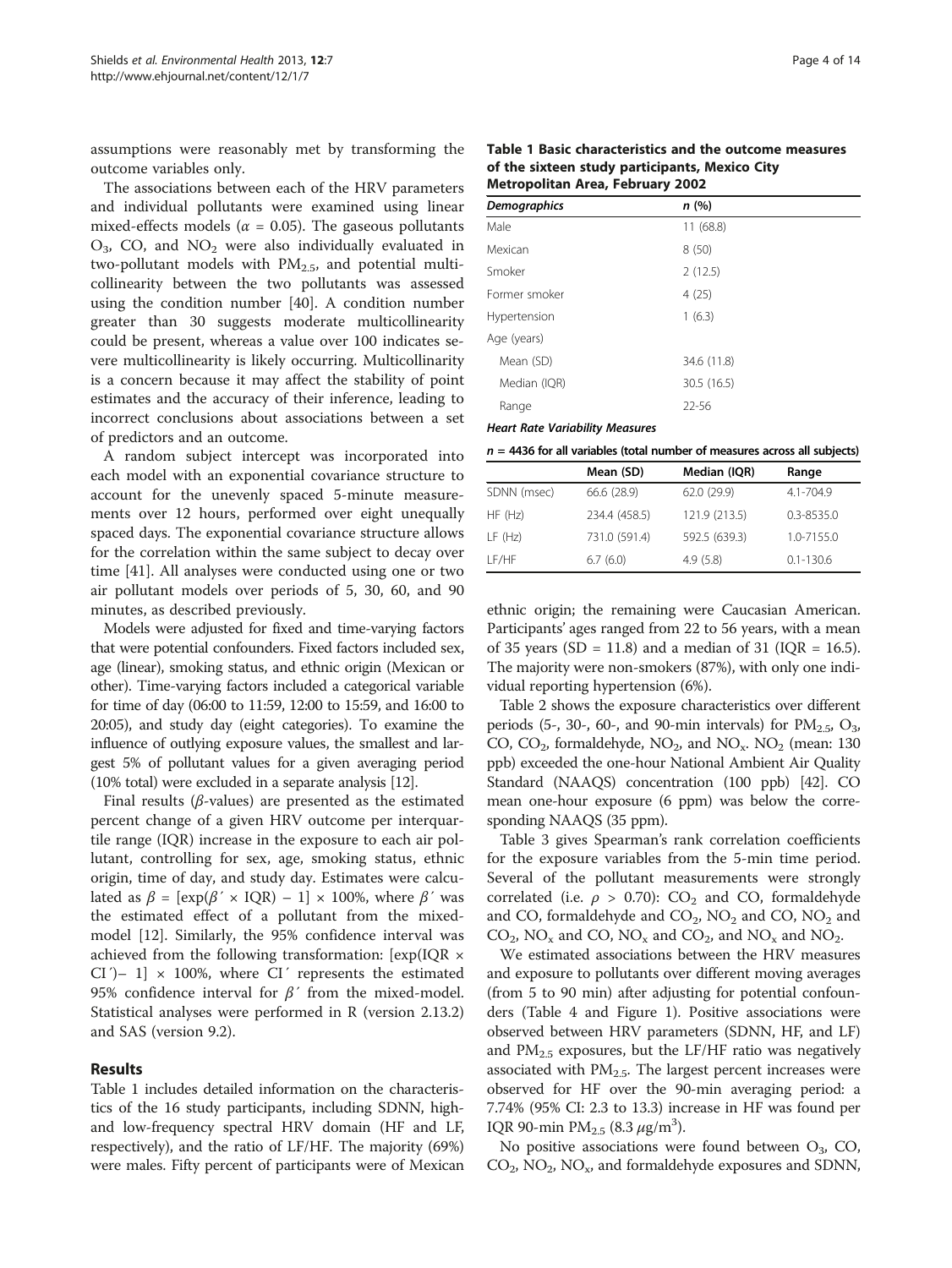|                                           | 5-minute    |               | 30-minute   |        | 60-minute   |        | 90-minute   |        |  |
|-------------------------------------------|-------------|---------------|-------------|--------|-------------|--------|-------------|--------|--|
|                                           | Mean        | <b>Median</b> | Mean        | Median | Mean        | Median | Mean        | Median |  |
|                                           | (n, SD)     | (IQR)         | (n, SD)     | (IQR)  | (n, SD)     | (IQR)  | (n, SD)     | (IQR)  |  |
| $PM2.5$ , mean ( $\mu$ g/m <sup>3</sup> ) | 14          | 11            | 14          | 12     | 14          | 12     | 14          | 12     |  |
|                                           | (3314, 12)  | (10)          | (3140, 9)   | (11)   | (2939, 8)   | (9)    | (2733, 8)   | (8)    |  |
| Ozone, max (ppb)                          | 84          | 69            | 85          | 73     | 87          | 77     | 89          | 83     |  |
|                                           | (4406, 66)  | (65)          | (4118, 52)  | (66)   | (3832, 46)  | (73)   | (3550, 43)  | (65)   |  |
| CO, max (ppm)                             | 6           | 2             | 6           | 2      | 6           | 3      | 6           | 3      |  |
|                                           | (4353, 8)   | (8)           | (4086, 7)   | (10)   | (3806, 6)   | (10)   | (3524, 6)   | (9)    |  |
| $CO2$ , max (ppm)                         | 461         | 426           | 462         | 431    | 462         | 433    | 462         | 432    |  |
|                                           | (4371, 97)  | (96)          | (4088, 79)  | (106)  | (3802, 73)  | (104)  | (3520, 69)  | (105)  |  |
| Formaldehyde, max (ppb)                   | 35          | 23            | 34          | 25     | 35          | 26     | 35          | 27     |  |
|                                           | (1784, 39)  | (26)          | (1663, 26)  | (30)   | (1519, 24)  | (31)   | (1379, 23)  | (34)   |  |
| $NO2$ , max (ppb)                         | 130         | 68            | 131         | 69     | 130         | 71     | 128         | 74     |  |
|                                           | (4406, 135) | (114)         | (4118, 121) | (137)  | (3832, 114) | (155)  | (3550, 108) | (156)  |  |
| $NOx$ , max (ppb)                         | 131         | 23            | 131         | 23     | 130         | 25     | 128         | 25     |  |
|                                           | (4406, 187) | (186)         | (4118, 176) | (240)  | (3832, 169) | (237)  | (3550, 161) | (226)  |  |

<span id="page-4-0"></span>Table 2 Average measured pollutant concentrations over different time periods in the Mexico City Metropolitan Area, February 2002

Sample sizes are the total number of repeated observations across all 16 subjects.

HF, and LF. For ozone and formaldehyde, negative associations increased in magnitude and significance with increasing averaging periods for SDNN, HF, and LF (ozone only). The largest effect for each pollutant was observed for HF, with a 16% (95% CI: 9.04 to 23.4) decline per IQR 90-min ozone (65 ppb) and a 12% (95% CI: 3.1 to 20.3) decline per IQR 90-min formaldehyde (34 ppb). The associations for CO,  $CO_2$ ,  $NO_2$ , and  $NO_x$  (which were all correlated) were similar with statistically significant associations observed for SDNN. The influence of averaging period differed for each pollutant, and we observed the largest declines in SDNN for each pollutant as follows:

Table 3 Spearman's rank correlation coefficients for exposure variables from the 5-minute time period

|                                        |         |                         |            |           | $PM_{2.5}$ Ozone CO CO <sub>2</sub> Formaldehyde NO <sub>2</sub> NO <sub>x</sub> |      |     |
|----------------------------------------|---------|-------------------------|------------|-----------|----------------------------------------------------------------------------------|------|-----|
| PM <sub>25</sub><br>$(n = 3314)$       | 1.0     |                         |            |           |                                                                                  |      |     |
| Ozone<br>$(n = 4406)$                  | 0.33    | 1.0                     |            |           |                                                                                  |      |     |
| $CO (n = 4353)$ 0.24                   |         | $-0.07$                 | 1.0        |           |                                                                                  |      |     |
| $CO2$ (n = 4371) 0.27 -0.06            |         |                         | $0.78$ 1.0 |           |                                                                                  |      |     |
| Formaldehyde 0.56 0.36<br>$(n = 1784)$ |         |                         |            | 0.79 0.77 | - 1.0                                                                            |      |     |
| NO <sub>2</sub><br>$(n = 4406)$        | 0.21    | $-0.007$ 0.84 0.72 0.60 |            |           |                                                                                  | 1.0  |     |
| NO <sub>1</sub><br>$(n = 4406)$        | $-0.13$ | $-0.34$                 | 0.79       | 0.70      | 0.52                                                                             | 0.81 | 1.0 |

Sample sizes are the total number of repeated observations across all 16 subjects.

4.2% (95% CI: 1.8 to 6.5) per IQR 30-min CO (10 ppm), 4.1% (95% CI: 1.8 to 6.3) per IQR 60-min  $CO_2$  (104 ppm), 3.9% (95% CI: 1.7 to 6.1) per IQR 60-min NO<sub>2</sub> (155 ppb), and 4.4% (95% CI: 2.2 to 6.5) per IQR 30-min  $NO_x$  (240) ppb). For this same group of four pollutants, no statistically significant associated were observed for HF, LF, or the LF/HF ratio, with the exception of significance between  $CO<sub>2</sub>$  and HF and LF.

Across all HRV outcomes and pollutants, study day and time of day were significant predictors of the outcome. Ethnic origin and age were sometimes significant, but gender and smoking status were never significant predictors.

We investigated potential confounding by the gaseous pollutants  $O_3$ , CO, and NO<sub>2</sub> by including each of them individually in a two-pollutant model with  $PM_{2,5}$  (Table [5](#page-7-0)). The largest condition number (a measure of multicollinearity) for the fixed effects in the two-pollutant models was 18.05 (for  $PM_{2.5}$  and CO with a 30-min averaging period), and the values across all models were similar in magnitude. Condition numbers of this size indicate multicollinearity could be having a weak effect on the coefficient estimates [\[40\]](#page-12-0). However, since a value greater than 100 is often used as a benchmark for significant multicollinearity, estimation and inference likely wasn't affected in this instance.

In general, adjusting for  $O_3$  had little effect on the  $PM_{2.5}$ estimates across all HRV outcomes. The magnitudes of the  $PM_{2.5}$  estimates tended to fluctuate only slightly and the directions never changed. The significance of the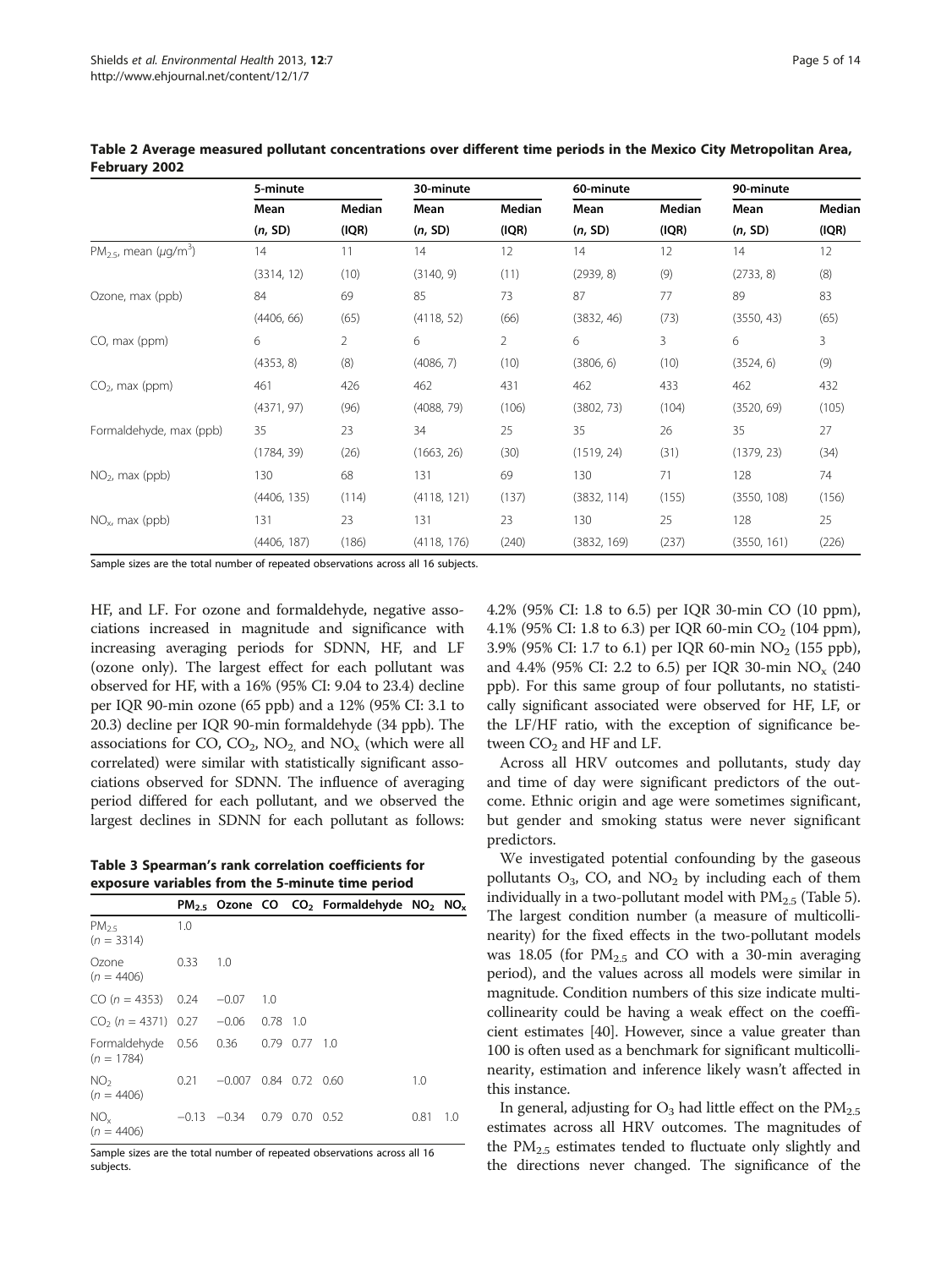|                                 |           |            | <b>SDNN</b>   |                         | HF       |                         | LF            |                         | LF/HF         |                    |  |
|---------------------------------|-----------|------------|---------------|-------------------------|----------|-------------------------|---------------|-------------------------|---------------|--------------------|--|
|                                 | $\pmb{n}$ | <b>IQR</b> | $\pmb{\beta}$ | p-value                 | $\beta$  | p-value                 | $\pmb{\beta}$ | p-value                 | $\pmb{\beta}$ | p-value            |  |
| $PM_{2.5}$ (µg/m <sup>3</sup> ) |           |            |               |                         |          |                         |               |                         |               |                    |  |
| 5-min                           | 3314      | 9.82       | 0.97          | 0.06                    | 2.36     | 0.08                    | 0.86          | 0.46                    | $-1.69$       | 0.10               |  |
| 30-min                          | 3140      | 10.5       | 1.22          | 0.19                    | 6.87     | $0.005^{\dagger}$       | 2.42          | 0.23                    | $-4.12$       | $0.01^+$           |  |
| 60-min                          | 2939      | 8.72       | 1.70          | 0.08                    | 7.33     | 0.003 <sup>†</sup>      | 3.97          | $0.04^{\dagger}$        | $-3.05$       | 0.06               |  |
| 90-min                          | 2733      | 8.34       | 1.94          | 0.07                    | 7.66     | 0.004 <sup>†</sup>      | 5.90          | 0.007 <sup>†</sup>      | $-1.64$       | 0.37               |  |
| Ozone (ppm)                     |           |            |               |                         |          |                         |               |                         |               |                    |  |
| 5-min                           | 4406      | 65.2       | $-0.98$       | 0.09                    | $-3.96$  | $0.01^+$                | $-2.03$       | 0.13                    | 2.53          | $0.04^{\dagger}$   |  |
| 30-min                          | 4118      | 66.4       | $-3.12$       | $0.005^+$               | $-8.36$  | 0.003 <sup>†</sup>      | $-9.48$       | $< 0.0001$ <sup>+</sup> | $-0.93$       | 0.66               |  |
| 60-min                          | 3832      | 73.5       | $-4.60$       | $0.004^{\dagger}$       | $-15.20$ | $0.0001^+$              | $-13.22$      | $< 0.0001$ <sup>+</sup> | 2.22          | 0.47               |  |
| 90-min                          | 3550      | 65.0       | $-5.66$       | 0.0008 <sup>†</sup>     | $-16.48$ | $< 0.0001$ <sup>+</sup> | $-15.45$      | $< 0.0001$ <sup>+</sup> | 1.47          | 0.65               |  |
| CO (ppm)                        |           |            |               |                         |          |                         |               |                         |               |                    |  |
| 5-min                           | 4353      | 7.60       | $-1.17$       | 0.06                    | $-1.98$  | 0.24                    | $-1.49$       | 0.30                    | 0.01          | 0.99               |  |
| 30-min                          | 4086      | 10.2       | $-4.19$       | $0.0006+$               | 4.13     | 0.22                    | $-1.20$       | 0.65                    | $-4.86$       | 0.03 <sup>†</sup>  |  |
| 60-min                          | 3806      | 10.5       | $-3.79$       | 0.008 <sup>†</sup>      | 0.95     | 0.80                    | $-2.17$       | 0.47                    | $-3.12$       | 0.23               |  |
| 90-min                          | 3524      | 9.35       | $-2.96$       | $0.04^{\dagger}$        | 0.38     | 0.92                    | $-1.59$       | 0.60                    | $-2.09$       | 0.42               |  |
| $CO2$ (ppm)                     |           |            |               |                         |          |                         |               |                         |               |                    |  |
| 5-min                           | 4371      | 96.3       | $-0.63$       | 0.24                    | 2.86     | 0.053                   | 1.21          | 0.34                    | $-1.86$       | 0.10               |  |
| 30-min                          | 4088      | 106        | $-3.38$       | $0.001+$                | 1.23     | 0.66                    | $-4.44$       | $0.045^{\dagger}$       | $-5.55$       | 0.003 <sup>†</sup> |  |
| 60-min                          | 3802      | 104        | $-4.07$       | $0.0005+$               | $-0.88$  | 0.78                    | $-4.55$       | 0.07                    | $-3.69$       | 0.08               |  |
| 90-min                          | 3520      | 105        | $-4.00$       | 0.003 <sup>†</sup>      | $-1.61$  | 0.64                    | $-3.54$       | 0.21                    | $-2.15$       | 0.39               |  |
| Formaldehyde (ppb)              |           |            |               |                         |          |                         |               |                         |               |                    |  |
| 5-min                           | 1784      | 25.5       | 0.03          | 0.94                    | 1.16     | 0.39                    | $-0.09$       | 0.94                    | $-1.27$       | 0.22               |  |
| 30-min                          | 1663      | 29.8       | $-2.55$       | $0.04^{\dagger}$        | $-6.21$  | 0.07                    | $-6.58$       | 0.03 <sup>†</sup>       | $-0.44$       | 0.86               |  |
| 60-min                          | 1519      | 31.0       | $-2.95$       | 0.06                    | $-8.03$  | $0.047$ <sup>†</sup>    | $-3.72$       | 0.32                    | 4.49          | 0.15               |  |
| 90-min                          | 1379      | 34.4       | $-5.53$       | 0.003 <sup>†</sup>      | $-12.09$ | 0.01 <sup>†</sup>       | $-8.94$       | $0.04^+$                | 3.55          | 0.35               |  |
| $NO2$ (ppb)                     |           |            |               |                         |          |                         |               |                         |               |                    |  |
| 5-min                           | 4406      | 114        | $-1.87$       | 0.0004 <sup>†</sup>     | 0.75     | 0.60                    | $-1.61$       | 0.18                    | $-2.56$       | $0.02^+$           |  |
| 30-min                          | 4118      | 137        | $-3.39$       | 0.0002 <sup>†</sup>     | 0.99     | 0.69                    | $-2.40$       | 0.22                    | $-3.22$       | 0.06               |  |
| 60-min                          | 3832      | 155        | $-3.90$       | $0.0007$ <sup>+</sup>   | $-0.92$  | 0.76                    | $-2.63$       | 0.28                    | $-1.75$       | 0.41               |  |
| 90-min                          | 3550      | 156        | $-3.04$       | $0.02^{\dagger}$        | $-0.84$  | 0.81                    | $-1.96$       | 0.49                    | $-1.21$       | 0.62               |  |
| $NOx$ (ppm)                     |           |            |               |                         |          |                         |               |                         |               |                    |  |
| 5-min                           | 4406      | 186        | $-3.48$       | $< 0.0001$ <sup>+</sup> | $-0.01$  | 0.995                   | $-2.20$       | 0.15                    | $-2.58$       | 0.06               |  |
| 30-min                          | 4118      | 240        | $-4.40$       | $0.0001^+$              | 0.44     | 0.88                    | $-3.70$       | 0.13                    | $-3.95$       | 0.06               |  |
| 60-min                          | 3832      | 237        | $-3.53$       | $0.005^+$               | $-0.78$  | 0.81                    | $-2.71$       | 0.30                    | $-1.81$       | 0.43               |  |
| 90-min                          | 3550      | 226        | $-2.94$       | $0.03^{\dagger}$        | $-1.71$  | 0.62                    | $-2.33$       | 0.41                    | $-0.71$       | 0.77               |  |

<span id="page-5-0"></span>Table 4 Results from single-pollutant linear mixed-models: β-values are percent change in the outcome per IQR increase in exposure, controlling for sex, age, smoking status, ethnic origin, time of day, and study day

Sample sizes are the total number of repeated observations across all 16 subjects.

results did not change with the exception of the 90-min window and SDNN (which became significant in the twopollutant model).

The findings after adjusting for CO were similar. The PM<sub>2.5</sub> magnitudes did not change notably and the directions of the estimates remained consistent. For SDNN 5-min and LF 60-min, the significance of the  $PM_{2.5}$  estimates in the two-pollutant models differed from those in the single-pollutant, while all others remained unchanged.

Lastly, adjusting for  $NO<sub>2</sub>$ , the  $PM<sub>2.5</sub>$  estimate associated with the 5-min window and SDNN was not significant in the single-pollutant model, but significant in the twopollutant model. No other results changed. As with the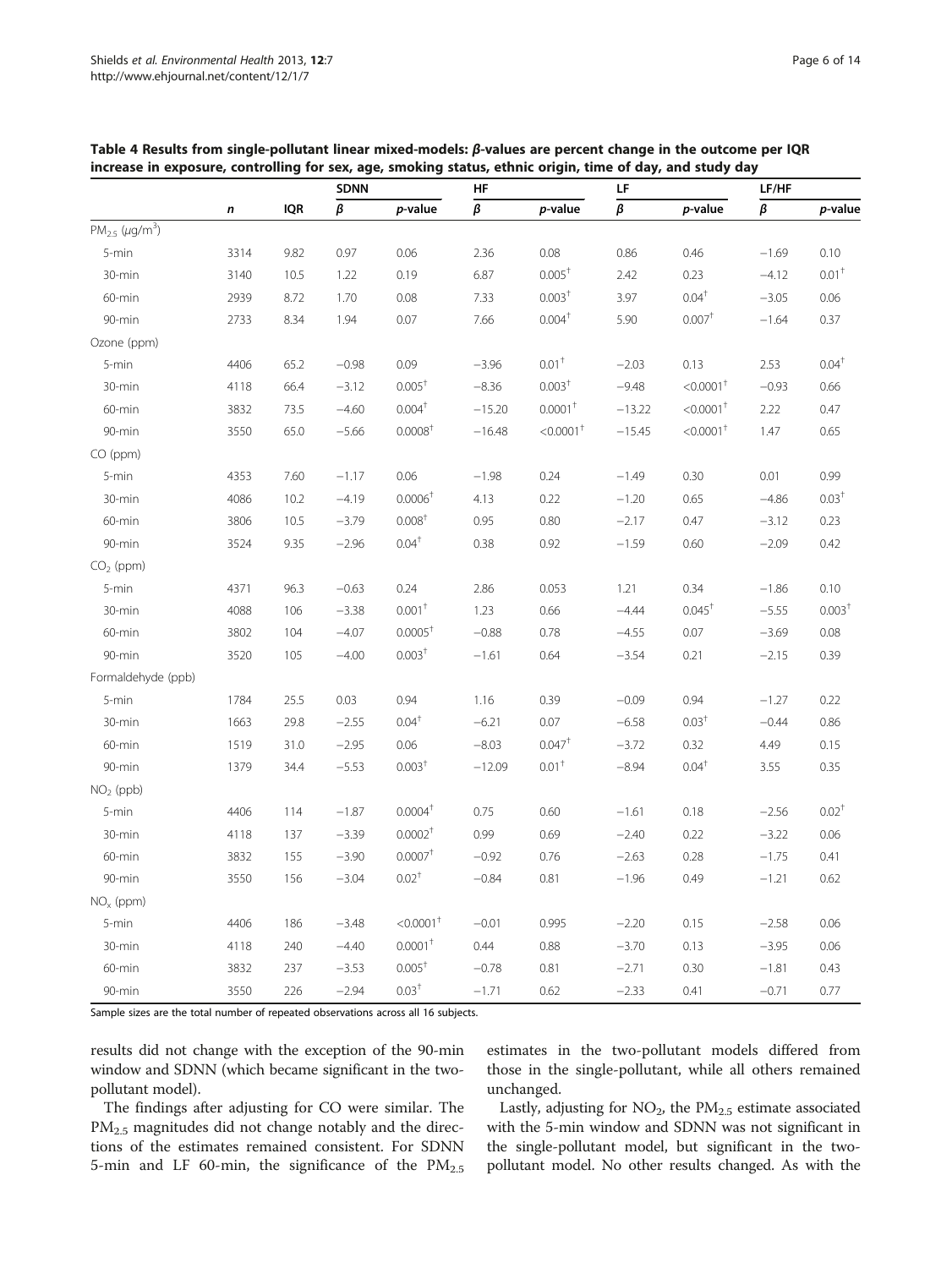Shields et al. Environmental Health 2013, 12:7 et al. Environmental Health 2013, 12:7 http://www.ehjournal.net/content/12/1/7

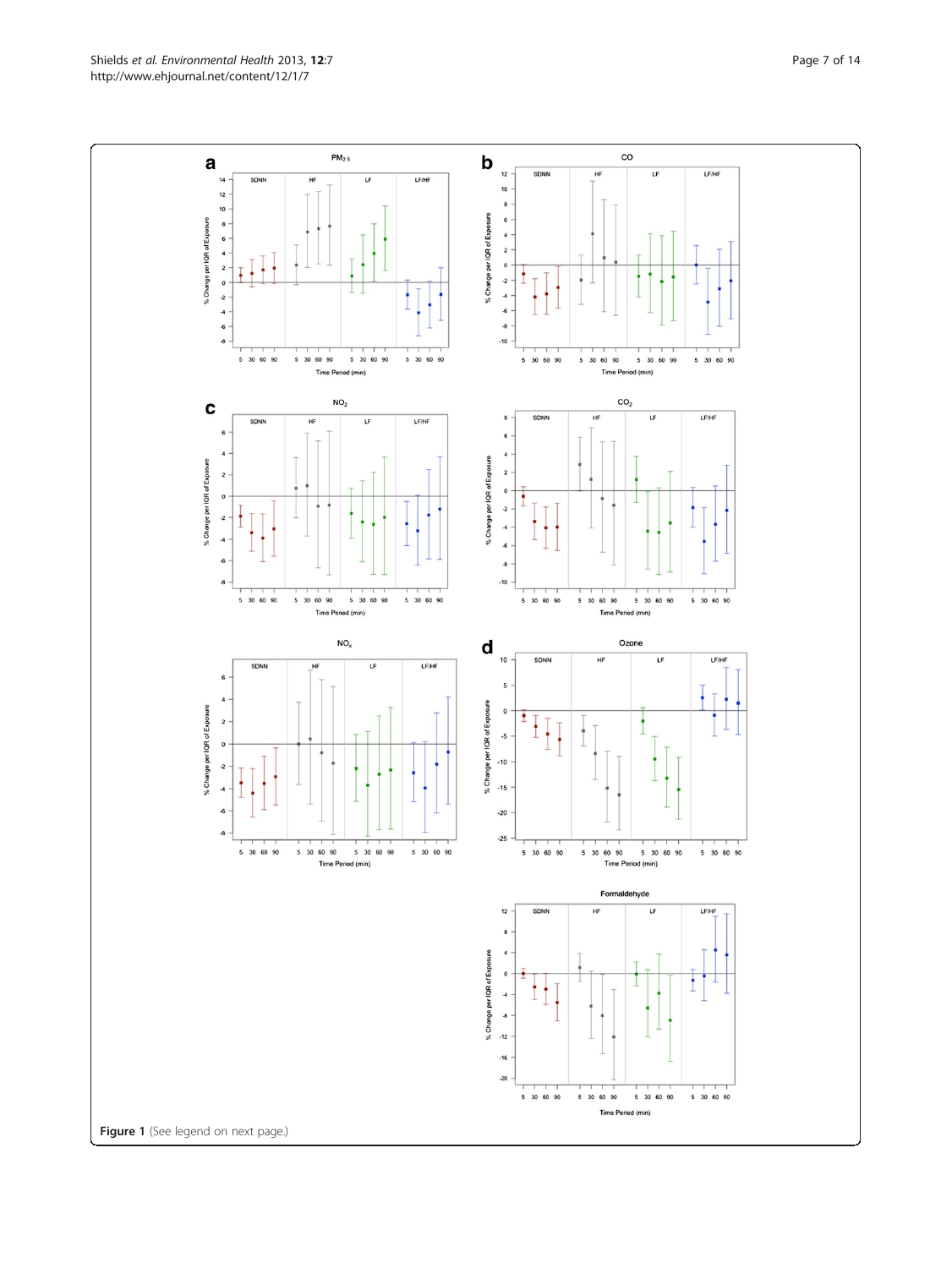## <span id="page-7-0"></span>(See figure on previous page.)

Figure 1 a. Point estimates and 95% confidence intervals for PM<sub>2.5</sub>. Positive associations were observed for PM<sub>2.5</sub> and SDNN, HF and LF. A negative association was observed for the LF/HF ratio. The largest increase observed wasa 7.7% (95% CI: 2.3 to 13.3) increase in HF per IQR 90-min PM<sub>2.5</sub> (8.34 μg/m<sup>3</sup>). Figure 1**b**. Point estimates and 95% confidence intervals for CO and CO2. The largest declines in SDNN were 4.2% (95% CI: 1.8 to 6.5) per IQR 30-min CO (10 ppm) and 4.1% (95% CI: 1.8 to 6.3) per IQR 60-min CO2 (104 ppm). Figure 1c. Point estimates and 95% confidence intervals for NO-2 and NOx. The associations for CO, CO2, NO2 and NOx (which were all correlated) were similar with statistically significant associations observed for SDNN and, in a few instances, the LF/HF ratio, but not HF or LF. The influence of averaging period differed for each pollutant. The largest declines in SDNN for each pollutant were a 3.9% (95% CI: 1.7 to 6.1) per IQR 60-min NO2 (155ppb), and 4.4% (95% CI: 2.2 to 6.5) per IQR 30-min NOx (240 ppb). Figure 1d. Point estimates and 95% confidence intervals for ozone and formaldehyde. Associations increased in magnitude and significance with increasing averaging periods for all HRV parameters except the LF/HF ratio. The largest effects were observed for HF, including a 16% (95% CI: 9.0 to 23.4) decline per IQR 90-min ozone (65 ppb) and a 12% (95% CI: 3.1 to 20.3) decline per IQR 90-min formaldehyde (34 ppb).

## Table 5 Results from two-pollutant linear mixed-models: β-values are percent change in the outcome per IQR increase in a given pollutant, controlling for sex, age, smoking status, ethnic origin, time of day, study day, and the other pollutant in the model

|                                                             |      |            | <b>SDNN</b> |                     | HF       |                    | LF       |                       | LF/HF   |                  |
|-------------------------------------------------------------|------|------------|-------------|---------------------|----------|--------------------|----------|-----------------------|---------|------------------|
|                                                             | n    | <b>IQR</b> | β           | p-value             | $\beta$  | p-value            | β        | p-value               | β       | p-value          |
| $PM_{2.5}$ ( $\mu$ g/m <sup>3</sup> ) Ozone (ppm)           |      |            |             |                     |          |                    |          |                       |         |                  |
| 5-min                                                       | 3292 | 9.82       | 0.96        | 0.06                | 2.41     | 0.08               | 0.84     | 0.47                  | $-1.77$ | 0.08             |
|                                                             |      | 65.2       | $-0.55$     | 0.50                | $-3.82$  | 0.07               | $-2.33$  | 0.20                  | 1.88    | 0.25             |
| 30-min                                                      | 3118 | 10.5       | 1.21        | 0.20                | 6.82     | $0.005^+$          | 2.41     | 0.22                  | $-4.09$ | $0.01^+$         |
|                                                             |      | 66.4       | $-4.51$     | $0.001+$            | $-7.81$  | $0.02^{+}$         | $-8.65$  | 0.003 <sup>†</sup>    | $-0.81$ | 0.75             |
| 60-min                                                      | 2917 | 8.72       | 1.80        | 0.06                | 7.66     | $0.002^{\dagger}$  | 4.15     | $0.03^{+}$            | $-3.16$ | 0.06             |
|                                                             |      | 73.5       | $-6.97$     | 0.0003 <sup>†</sup> | $-13.59$ | 0.003 <sup>†</sup> | $-11.63$ | 0.002 <sup>†</sup>    | 1.98    | 0.58             |
| 90-min                                                      | 2711 | 8.34       | 2.29        | 0.03 <sup>†</sup>   | 8.13     | 0.003 <sup>†</sup> | 6.53     | 0.003 <sup>†</sup>    | $-1.49$ | 0.42             |
|                                                             |      | 65.0       | $-6.35$     | 0.002 <sup>†</sup>  | $-14.64$ | 0.002 <sup>†</sup> | $-15.66$ | $0.0001$ <sup>+</sup> | $-1.03$ | 0.78             |
| $PM_{2.5}$ ( $\mu$ g/m <sup>3</sup> ) CO (ppm)              |      |            |             |                     |          |                    |          |                       |         |                  |
| 5-min                                                       | 3240 | 9.82       | 1.02        | 0.049 <sup>†</sup>  | 2.37     | 0.08               | 0.83     | 0.47                  | $-1.73$ | 0.09             |
|                                                             |      | 7.60       | $-1.32$     | 0.09                | $-1.79$  | 0.37               | $-2.45$  | 0.15                  | $-1.16$ | 0.45             |
| 30-min                                                      | 3086 | 10.5       | 1.17        | 0.22                | 6.28     | $0.01+$            | 2.14     | 0.28                  | $-3.84$ | $0.02^+$         |
|                                                             |      | 10.2       | $-2.66$     | 0.08                | 9.16     | $0.02^+$           | $-1.52$  | 0.63                  | $-9.51$ | $0.0003+$        |
| 60-min                                                      | 2891 | 8.72       | 1.45        | 0.14                | 6.49     | 0.009 <sup>†</sup> | 3.55     | 0.08                  | $-2.69$ | 0.11             |
|                                                             |      | 10.5       | $-1.77$     | 0.32                | 5.81     | 0.20               | $-2.38$  | 0.50                  | $-7.75$ | $0.01^+$         |
| 90-min                                                      | 2685 | 8.34       | 1.83        | 0.09                | 6.94     | $0.01+$            | 5.65     | $0.01+$               | $-1.17$ | 0.53             |
|                                                             |      | 9.35       | $-0.59$     | 0.74                | 4.87     | 0.27               | $-1.34$  | 0.70                  | $-6.19$ | $0.04^{\dagger}$ |
| $PM_{2.5}$ ( $\mu$ g/m <sup>3</sup> ) NO <sub>2</sub> (ppb) |      |            |             |                     |          |                    |          |                       |         |                  |
| 5-min                                                       | 3292 | 9.82       | 1.08        | $0.04^+$            | 2.30     | 0.09               | 0.97     | 0.40                  | $-1.53$ | 0.13             |
|                                                             |      | 114        | $-2.06$     | $0.004^{\dagger}$   | 0.54     | 0.77               | $-2.68$  | 0.09                  | $-3.41$ | $0.01^+$         |
| 30-min                                                      | 3118 | 10.5       | 1.36        | 0.15                | 6.61     | $0.007+$           | 2.56     | 0.20                  | $-3.76$ | $0.02^+$         |
|                                                             |      | 137        | $-2.29$     | $0.05^+$            | 4.02     | 0.19               | $-1.82$  | 0.46                  | $-5.52$ | $0.007+$         |
| 60-min                                                      | 2917 | 8.72       | 1.75        | 0.07                | 7.32     | 0.003 <sup>†</sup> | 4.01     | $0.04^{\dagger}$      | $-2.98$ | 0.07             |
|                                                             |      | 155        | $-2.07$     | 0.16                | 4.54     | 0.23               | $-1.34$  | 0.65                  | $-5.59$ | $0.03^+$         |
| 90-min                                                      | 2711 | 8.34       | 1.98        | 0.06                | 7.38     | 0.006 <sup>†</sup> | 5.71     | 0.009 <sup>†</sup>    | $-1.54$ | 0.40             |
|                                                             |      | 156        | $-1.06$     | 0.53                | 4.71     | 0.26               | $-0.19$  | 0.96                  | $-4.89$ | 0.09             |

Each cell contains the value for each of the two pollutants in a given model (in the order given in the left most column). Sample sizes are those used in the regression models and are the total number of repeated observations across all 16 subjects.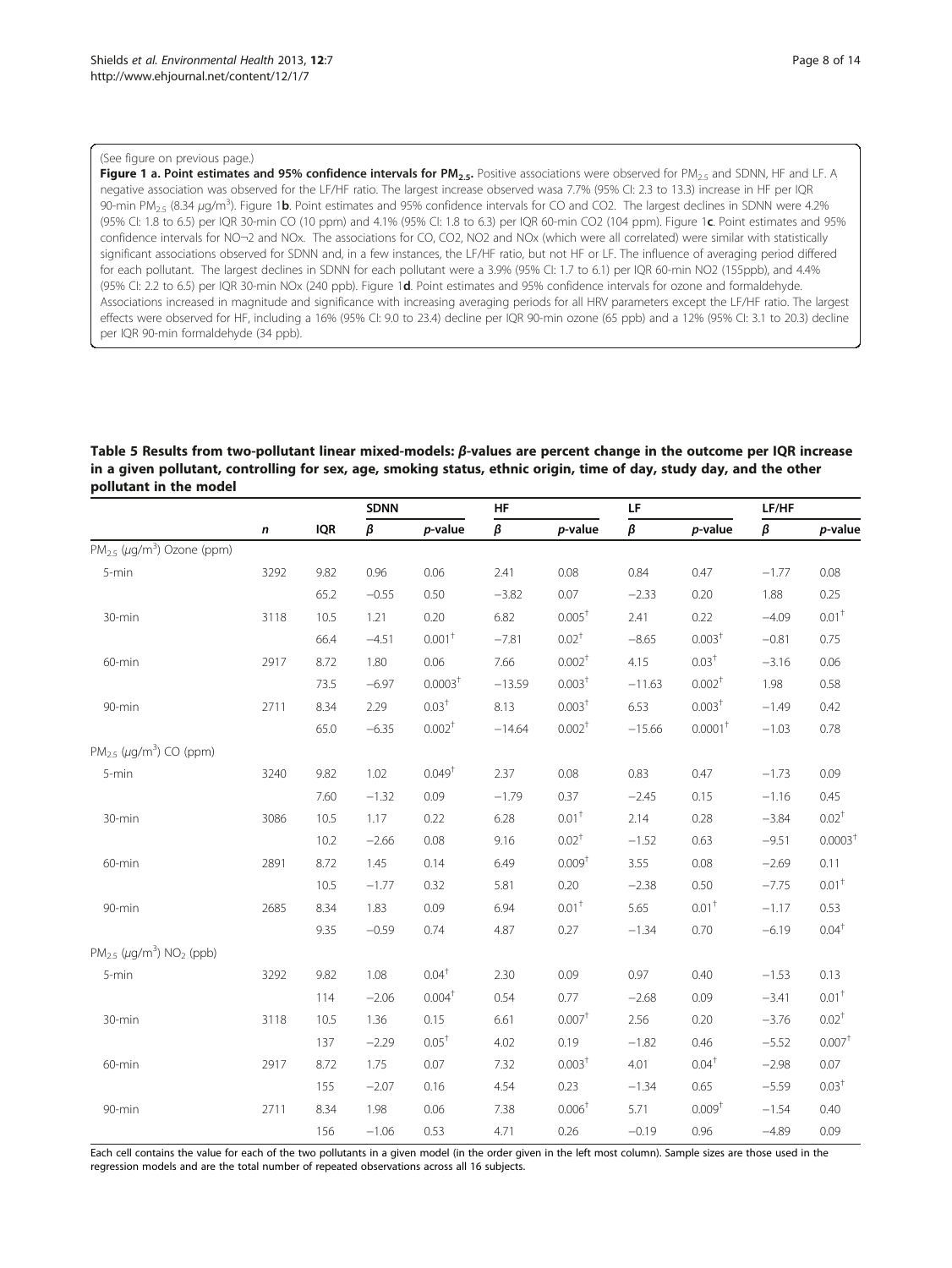other gaseous confounders, adjusting for NO<sub>2</sub> had little or no effect on the size or direction of the  $PM_{2.5}$  estimates.

To evaluate the influence of outlying exposure values on reported associations, we removed observations containing the highest and lowest 5% of pollutant concentrations (10% total). An average of 322 data points were removed for a given model, while an average of 2988 remained (across all individuals) (Table 6). Within a given individual, the smallest number of observations was 20 for this analysis.

Table 6 Results from single-pollutant linear mixed-model sensitivity analysis: Observations with the smallest and largest 5% of pollutant values (10% total) were removed to evaluate the influence of outlying exposure values on the observed associations

|                                       |           |            | <b>SDNN</b>   |                         | HF            |                         | LF       |                         | LF/HF   |                     |
|---------------------------------------|-----------|------------|---------------|-------------------------|---------------|-------------------------|----------|-------------------------|---------|---------------------|
|                                       | $\pmb{n}$ | <b>IQR</b> | $\pmb{\beta}$ | p-value                 | $\pmb{\beta}$ | p-value                 | $\beta$  | p-value                 | $\beta$ | p-value             |
| $PM_{2.5}$ ( $\mu$ g/m <sup>3</sup> ) |           |            |               |                         |               |                         |          |                         |         |                     |
| 5-min                                 | 2982      | 8.43       | 2.30          | 0.01 <sup>†</sup>       | 0.81          | 0.73                    | 1.99     | 0.33                    | 1.22    | 0.50                |
| 30-min                                | 2826      | 8.62       | 0.09          | 0.92                    | 1.71          | 0.48                    | 0.46     | 0.82                    | $-1.32$ | 0.45                |
| 60-min                                | 2645      | 7.28       | 0.43          | 0.61                    | 2.12          | 0.34                    | 1.76     | 0.36                    | $-0.48$ | 0.77                |
| 90-min                                | 2459      | 6.56       | 0.33          | 0.70                    | 3.58          | 0.12                    | 2.14     | 0.26                    | $-1.44$ | 0.38                |
| Ozone (ppm)                           |           |            |               |                         |               |                         |          |                         |         |                     |
| 5-min                                 | 3964      | 58.5       | $-0.40$       | 0.72                    | $-13.17$      | $< 0.0001$ <sup>†</sup> | $-9.67$  | $0.0001$ <sup>T</sup>   | 4.18    | 0.08                |
| 30-min                                | 3706      | 60.2       | $-2.07$       | 0.06                    | $-10.72$      | $0.0001^+$              | $-7.82$  | $0.001^+$               | 3.28    | 0.15                |
| 60-min                                | 3448      | 62.8       | $-3.75$       | $0.002^+$               | $-13.78$      | $< 0.0001$ <sup>+</sup> | $-11.06$ | $< 0.0001$ <sup>+</sup> | 3.16    | 0.23                |
| 90-min                                | 3194      | 60.0       | $-6.23$       | $< 0.0001$ <sup>†</sup> | $-19.14$      | $< 0.0001$ <sup>+</sup> | $-16.86$ | $< 0.0001$ <sup>+</sup> | 2.96    | 0.31                |
| $CO$ (ppm)                            |           |            |               |                         |               |                         |          |                         |         |                     |
| 5-min                                 | 3917      | 5.60       | $-2.15$       | $0.0001+$               | 1.56          | 0.31                    | $-0.82$  | 0.52                    | $-2.37$ | $0.04^+$            |
| 30-min                                | 3676      | 8.57       | $-3.18$       | 0.0006 <sup>†</sup>     | 3.03          | 0.22                    | $-1.44$  | 0.49                    | $-4.36$ | $0.02^+$            |
| 60-min                                | 3424      | 8.88       | $-3.53$       | $0.0007$ <sup>†</sup>   | 0.23          | 0.93                    | $-2.52$  | 0.28                    | $-2.78$ | 0.21                |
| 90-min                                | 3170      | 7.98       | $-3.52$       | 0.0003 <sup>†</sup>     | $-2.39$       | 0.37                    | $-2.35$  | 0.31                    | 0.07    | 0.98                |
| $CO2$ (ppm)                           |           |            |               |                         |               |                         |          |                         |         |                     |
| 5-min                                 | 3933      | 77.8       | $-1.81$       | $0.007$ <sup>+</sup>    | 1.11          | 0.54                    | $-2.35$  | 0.13                    | $-3.43$ | $0.01^+$            |
| 30-min                                | 3678      | 90.2       | $-2.06$       | $0.02^+$                | 0.34          | 0.89                    | $-2.55$  | 0.20                    | $-2.89$ | 0.11                |
| 60-min                                | 3420      | 90.9       | $-3.75$       | $0.0001^+$              | $-2.27$       | 0.38                    | $-4.72$  | 0.03 <sup>†</sup>       | $-2.29$ | 0.24                |
| 90-min                                | 3168      | 92.3       | $-4.86$       | $< 0.0001^{\dagger}$    | $-4.74$       | 0.11                    | $-7.26$  | $0.004^{\dagger}$       | $-2.47$ | 0.27                |
| Formaldehyde (ppb)                    |           |            |               |                         |               |                         |          |                         |         |                     |
| 5-min                                 | 1604      | 20.9       | $-0.81$       | 0.31                    | 1.93          | 0.39                    | $-1.74$  | 0.38                    | $-1.74$ | 0.03 <sup>†</sup>   |
| 30-min                                | 1495      | 26.3       | $-1.18$       | 0.31                    | $-1.52$       | 0.63                    | $-2.01$  | 0.47                    | $-0.52$ | 0.83                |
| 60-min                                | 1367      | 24.6       | $-2.12$       | 0.08                    | $-6.29$       | $0.04^{\dagger}$        | $-5.22$  | $0.05^+$                | 1.00    | 0.69                |
| 90-min                                | 1241      | 28.8       | $-4.22$       | 0.006 <sup>†</sup>      | $-10.22$      | 0.007 <sup>†</sup>      | $-8.24$  | $0.02^+$                | 2.34    | 0.47                |
| $NO2$ (ppb)                           |           |            |               |                         |               |                         |          |                         |         |                     |
| 5-min                                 | 3964      | 95.3       | $-2.85$       | $< 0.0001$ <sup>+</sup> | 1.13          | 0.41                    | $-2.46$  | 0.03 <sup>†</sup>       | $-3.49$ | 0.0006 <sup>†</sup> |
| 30-min                                | 3706      | 111        | $-2.49$       | $0.0001+$               | 1.17          | 0.52                    | $-1.95$  | 0.20                    | $-3.05$ | 0.03 <sup>†</sup>   |
| 60-min                                | 3448      | 136        | $-2.40$       | $0.008+$                | 0.77          | 0.75                    | $-1.96$  | 0.34                    | $-2.58$ | 0.15                |
| 90-min                                | 3194      | 136        | $-2.69$       | 0.006 <sup>†</sup>      | $-0.91$       | 0.73                    | $-1.36$  | 0.56                    | $-0.24$ | 0.90                |
| $NOx$ (ppm)                           |           |            |               |                         |               |                         |          |                         |         |                     |
| 5-min                                 | 3964      | 121        | $-3.07$       | $< 0.0001$ <sup>†</sup> | $-0.83$       | 0.46                    | $-2.29$  | $0.02^+$                | $-1.48$ | 0.09                |
| 30-min                                | 3706      | 172        | $-3.37$       | $< 0.0001$ <sup>†</sup> | $-1.44$       | 0.43                    | $-3.03$  | 0.06                    | $-1.61$ | 0.26                |
| 60-min                                | 3448      | 197        | $-4.02$       | $< 0.0001$ <sup>†</sup> | $-2.10$       | 0.34                    | $-4.03$  | $0.04^{\dagger}$        | $-1.85$ | 0.28                |
| 90-min                                | 3194      | 200        | $-3.61$       | $< 0.0001$ <sup>†</sup> | $-3.83$       | 0.13                    | $-3.34$  | 0.14                    | 0.58    | 0.78                |

β-values are percent change in the outcome per IQR increase in exposure, controlling for sex, age, smoking status, ethnic origin, time of day, and study day. Sample sizes are the total number of repeated observations across all 16 subjects.

<sup>†</sup> Significant with  $\alpha$  = 0.05.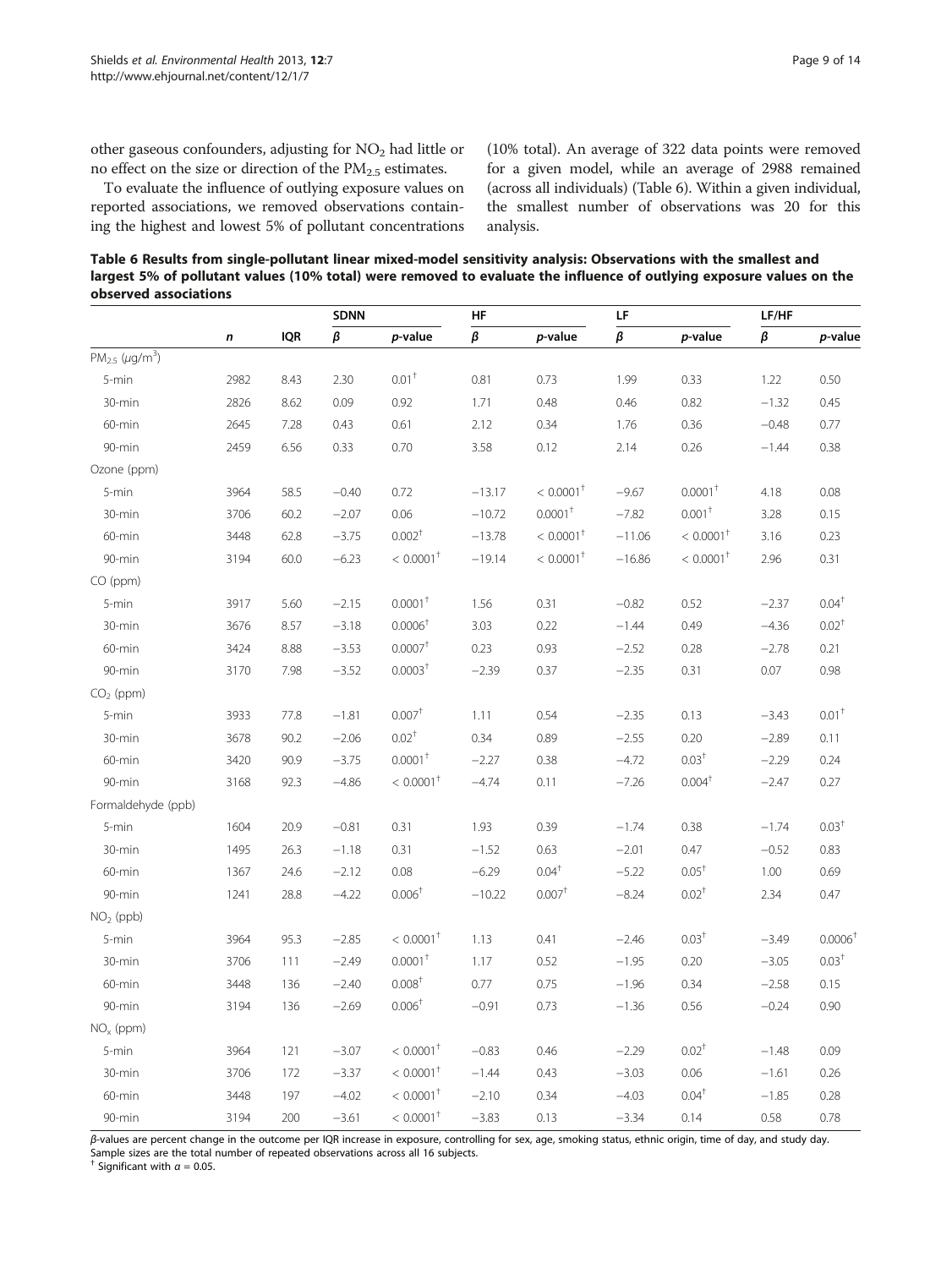The associations between  $PM_{2.5}$  and HF for the 30-, 60-, and 90-min averaging periods were smaller in magnitude and no longer significant after removal of the high/low values, suggesting these associations may be influenced by extreme exposure values. For other pollutants, the reported IQR systematically decreased, but the direction and significance of the estimates generally remained the same.

## **Discussion**

Short-term exposure to traffic-related emissions was associated with significant acute changes in HRV in this panel study of researchers that participated in the Mexico City Air Pollution Campaign [[33\]](#page-12-0). Gaseous pollutants – particularly ozone – were associated with reductions in time and frequency domain components. In contrast,  $PM_{2.5}$  increased these HRV parameters. Like Riediker [[28](#page-12-0)], our results show a positive association between  $PM_{2.5}$  (mean  $PM_{2.5}$  mass concentration = 23.0 μg/ m<sup>3</sup>) and two frequency domain HRV parameters (HF and LF), a result contrary to those observed in multiple studies of elderly populations exposed to PM air pollution related to traffic [[13,](#page-11-0)[43,44\]](#page-12-0) (median  $PM_{2.5}$  mass concentration in each study, respectively =  $10 \text{ µg/m}^3$ , 8.92  $\text{µg/m}^3$  (2-hr), 7.7  $\mu$ g/m<sup>3</sup> (5 minute). Our results also demonstrate a negative association between the LF/HF ratio and  $PM_{2.5}$ , CO, and  $CO<sub>2</sub>$  that is significant for the 30-min averaging period. When assessed in normalized units (i.e. ratio), LF and HF provide quantitative indicators of neural control of the sinoatrial node and provide a synthetic index of the sympathovagal balance [\[45\]](#page-12-0), which may be predictive of the development of ventricular arrhythmias [\[46\]](#page-12-0). Our results, similar to other studies discussed below, suggest that the air pollution-associated acute changes in HRV parameters (increased or reduced) that have the highest potential for increasing the likelihood of a subsequent cardiac arrhythmia remain to be determined. Nonetheless, our results have significant implications to our understanding of how air pollution leads to an increase risk of cardiac arrhythmias. While having a reduced HRV is a risk factor for increased cardiovascular mortality; it is yet to be shown whether short-term environmental exposures associated with acute HRV changes can lead to cardiac arrhythmias in humans. This pathway, however, seems biologically plausible given that a) acute reductions or increases in HRV parameters have been associated with the onset of ventricular tachycardia [\[47-49\]](#page-12-0), and b) short-term increases in ambient pollutants (both particles and gases) have been associated with increased likelihood of having a discharge from an implantable cardiac defibrillator [\[50\]](#page-12-0).

Wu et al. [[12](#page-11-0)] measured real-time, in-vehicle, trafficrelated  $PM_{2.5}$  (56.6  $\mu$ g/m<sup>3</sup> (daily average)), and gaseous co-pollutants (CO,  $NO<sub>2</sub>$  and NO) in a young population  $(n = 11)$ , mean age = 35.5 years). They showed that IQR

increases in  $PM_{2.5}$  mass concentrations (5-240 min moving averages) were associated with declines in three, 5-min HRV indices (SDNN, LF, and HF). Results, however, from their regression models for each subject showed heterogeneity among responses, i.e. several subjects in the study had positive associations with trafficrelated PM exposures for the three, 5-min HRV indices. Further, their smoothed curves showing associations between PM exposure and 5-min HRV indices indicated that lower PM exposures were associated with increases in HRV, whereas higher PM exposures were associated with decreases in HRV. Similarly, to explore potential confounding by the gaseous co-pollutants, we separately included CO,  $NO<sub>x</sub>$ , and NO in a two-pollutant model with  $PM_{2.5}$ . While adjusting for the co-pollutants decreased the precision of the estimates, our overall results were generally consistent with estimates not adjusted for co-pollutants. Overall, the results of Wu et al., like ours, suggest that differences in HRV response to traffic-related PM pollution may be related to differences in exposure levels, though factors impacting the heterogeneity of responses remain unclear.

Other studies in young populations illustrate the heterogeneity of responses between PM exposure and HRV. In a study of mail carriers between 25 and 46 years of age in Taiwan, no significant HRV effects from PM (mean sample time of approximately four hours using a personal cascade impactor sampler with a pump) were observed despite reported higher traffic-related air pollution exposure levels as compared to other studies (median PM<sub>2.5</sub> exposure = 61.3  $\mu$ g/m<sup>3</sup>) [[51](#page-12-0)]. Similarly, PM<sub>2.5</sub> exposure assessed by a light-scattering method (pDR real time instrument, 0–180 min averaging time) did not affect the SDNN measurements in 40 young, healthy residents of the Mexican metropolitan area [\[52](#page-12-0)]. In a population of nine young highway patrol officers (mean age = 27.3 years), Riediker et al. [\[28](#page-12-0)] showed that invehicle exposure to  $PM_{2.5}$  (measured both by gravimetric and light-scattering methods) was associated with all time domain parameters (% difference between adjacent normal RR intervals that are greater than 50 msec or PNN50, SDNN, and mean cycle length, a phrase to emphasize that the interval between consecutive beats, rather than the heart rate, is being analyzed), as well as HF power and the power ratio LF/HF on the morning after the shift. In the occupational literature, Magari et al. [[23\]](#page-12-0) reported statistically significant associations using a two-hour lagged mean heart rate. Specifically, the  $PM_{2.5}$  average air concentration (measured using a light scattering instrument, mean  $1160 \text{ µg/m}^3$ ) showed an average increase of 1.67 msec (95% CI: 0.11 to 3.22) in the mean heart rate, for every 1 mg/m<sup>3</sup> increase in the average  $PM_{2.5}$  concentration. The variety of exposure assessment techniques and corresponding averaging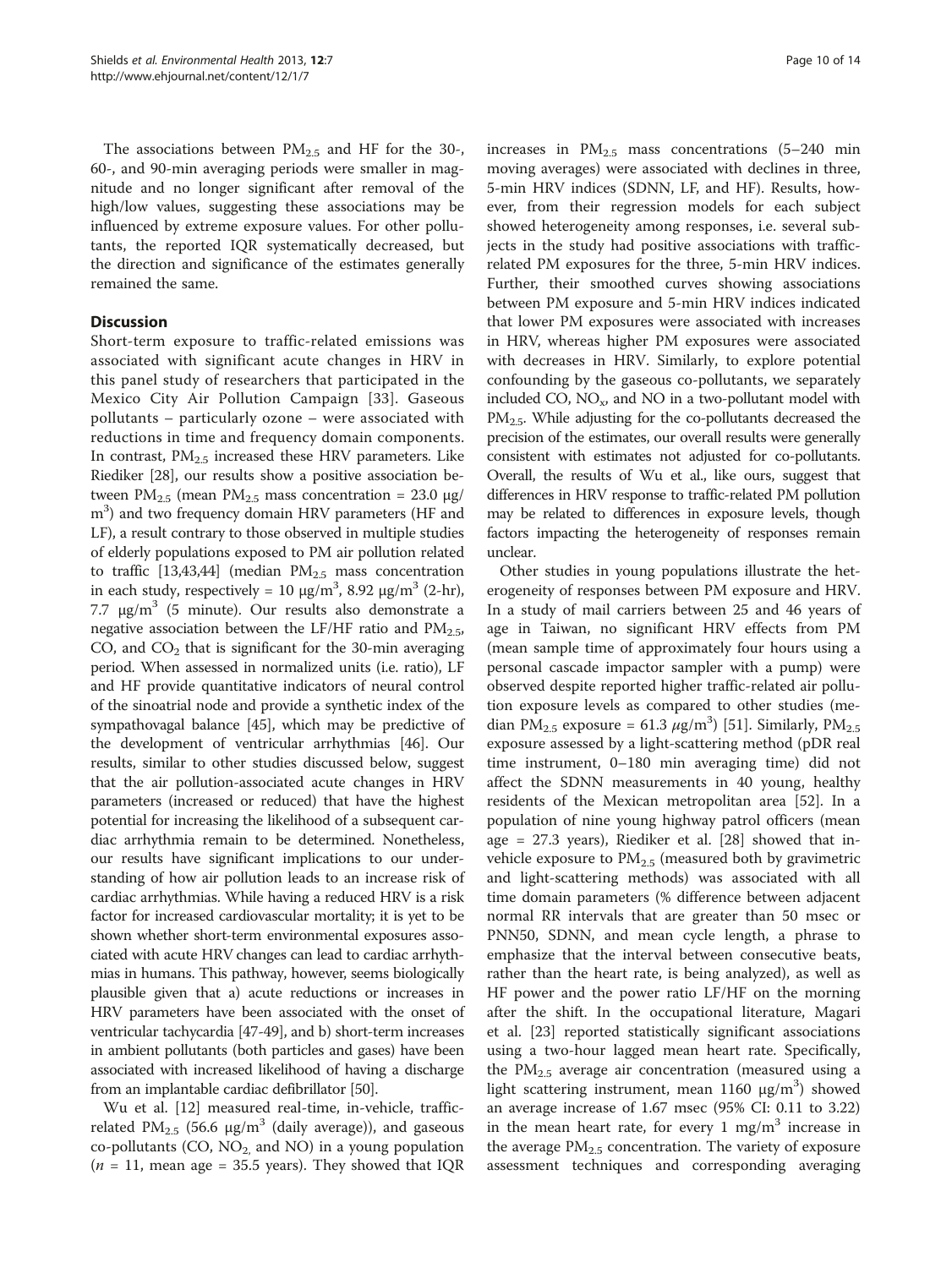times may also contribute to the perceived heterogeneity of responses.

In addition to different PM exposure metrics, studies have used various methods to estimate the impact of gaseous co-pollutants. Some have used fixed-site monitors [[13](#page-11-0)[,20,30,43](#page-12-0)] and/or time activity data [\[43\]](#page-12-0) to estimate traffic-related ambient air pollution exposure, including gaseous co-pollutants. Our results showing acute reductions in HRV in association with ozone and other gaseous pollutants is in agreement with other recent studies [\[30\]](#page-12-0).

In a repeated measures study of 46 subjects (43–75 years of age), Zanobetti et al. [\[43](#page-12-0)] suggested that pollutant mixtures may influence cardiac tone as both PM and  $O_3$  (30–120 min moving averages) had independent associations with reduced HRV in two-pollutant models. Using a five minute time resolution to evaluate the acute effects of residential outdoor ozone exposure and HRV changes, Jia et al. [\[30\]](#page-12-0) showed in 20 elderly subjects that, after adjusting for other pollutants and subject characteristics, there was a reduction in the HF component of 4.87% (95% CI:0.97 to 8.62) per 10 ppb increment of  $O_3$ . A similar result was observed in a study of patients recently discharged from the hospital for acute coronary disease-related complications. Here, the two-hour and five-day  $O_3$  moving averages were associated with reductions in time domain components of HRV indicative of parasympathetic function, whereas  $NO<sub>2</sub>$  was associated with reductions in the HF spectral component [[53\]](#page-12-0).

A major limitation of these studies (as referenced in both) was the use of fixed-site monitors to estimate personal exposure measurements. Suh and Zanobetti [[54](#page-12-0)] showed that changes in HRV – especially those associated with parasympathetic control – were significantly and negatively associated with elemental carbon, and, to a lesser degree,  $NO<sub>x</sub>$  when measurements of personal exposure (but not ambient, outdoor or indoor concentrations) were used to estimate their exposures. Interestingly and importantly, associations between personal exposure measurements and HRV were detectable only for these traffic-related pollutants. Non-significant findings with HRV were detected for 24-hour ambient concentrations and personal exposures to more spatially uniform regional pollutants, i.e.  $PM_{2.5}$  and  $O_3$ .

Similar results were reported in a large controlledexposure study examining the association between HRV and combined exposure to concentrated ambient particles (CAPs) and  $O_3$ . In the participating group of healthy young adults ( $n = 50$ , mean age = 27.1 years), no consistent pattern of changes in HRV indices was detected among  $PM_{2.5}$  and  $O_3$  exposure categories [[21](#page-12-0)]. Despite the absence of a clear trend in the categorical exposure models, the dose–response analysis demonstrated a trend toward a negative linear association between CAPs mass concentration and change in several HRV indices, with a

statically significant relationship for the LF HRV measure. No relationship existed without accounting for  $O_3$ .

Given the similarities between these studies with our results, it is possible to speculate that, regardless of age or underlying cardiovascular disease, acute ozone exposures are associated with reductions in HRV. With respect to acute  $PM_{2.5}$  exposures, there are notable age-dependent and/or possibly underlying cardiovascular diseases that may influence the HRV responses to PM. In addition, acute changes in HRV (even those characterized by an increase in the HF domain) can be associated with the onset of a ventricular arrhythmia [[49](#page-12-0)].

To the best of our knowledge, the literature contains varied to little information on the relationship between HRV parameters and potential associations between  $NO<sub>x</sub>$ ,  $CO<sub>2</sub>$ , and formaldehyde. The selection of exposure measures reported here was not based on an a priori reason that some evidence existed to support association between exposure and HRV. Rather we evaluated potential associations within available exposures as part of the Mexico City Air Pollution Campaign. In 2004, the Multi-Ethnic Study of Atherosclerosis and Air Pollution was launched to investigate the relation between individual-level estimates of long-term air pollution exposure and the progression of subclinical atherosclerosis and the incidence of cardiovascular disease and includes exposure assessments of fine particulate matter,  $NO<sub>x</sub>$ , and black carbon; the majority of data collection will be completed in 2014 [\[55\]](#page-12-0). Some have shown that certain nitrogen oxides, e.g.  $NO<sub>2</sub>$ , do not affect heart rate variability at concentrations high for urban background levels and in the absence of other pollutants [[56](#page-12-0)]. Others have shown that ambient  $NO<sub>2</sub>$  concentrations were inversely associated with SDNN and positively associated with LF/HF. (β = 1.4; 95% CI, 0.35 to 2.5) 2 hr after the start of cycling [\[57\]](#page-12-0). Our results demonstrate that both  $NO<sub>2</sub>$  and  $NO<sub>x</sub>$  are significantly associated with SDNN. No studies were located that demonstrated a cardiovascular effects in humans after inhalation exposure to  $CO<sub>2</sub>$  or formaldehyde [[58](#page-12-0)]. In our case, it's likely that  $CO<sub>2</sub>$  and/or formaldehyde exposures were acting as a surrogate for other vehicular gaseous pollutants.

One limitation of this work is that this analysis did not control for stress resulting from traffic. Psychological stress can influence both HRV and autonomic function [[59\]](#page-12-0). Since we did not measure participant stress while in traffic, we cannot disentangle the impact of both pollution and stress exposures resulting from being in traffic. In addition to traffic-related stress, participants may have observed the measured pollutant concentrations while being transported in the van-based mobile laboratory. Knowledge of their exposures may have stimulated the participants' sympathetic tone. Secondly, any exposure misclassification can lead to biased estimates of exposure-response estimates, particularly in cases with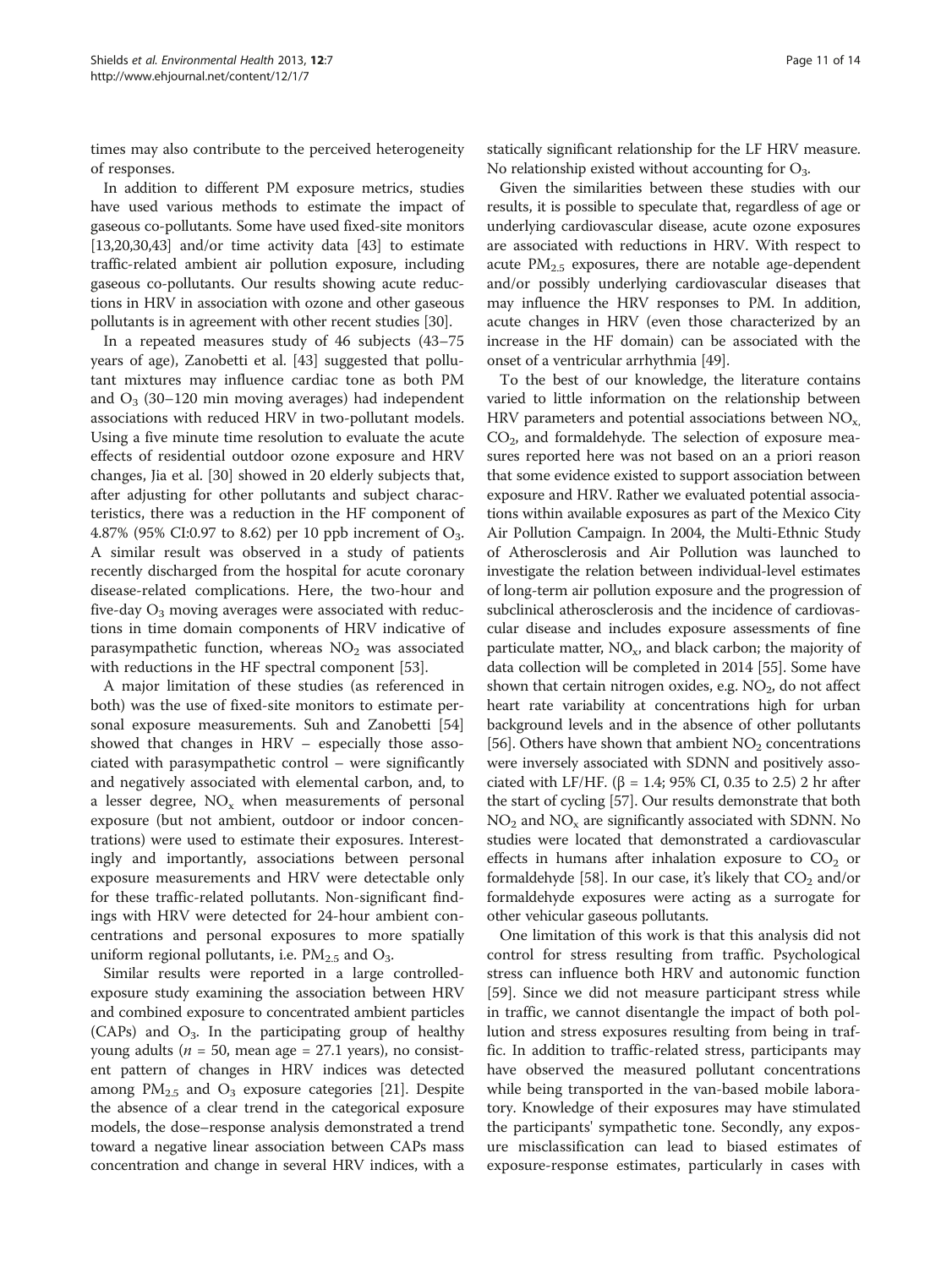<span id="page-11-0"></span>multiple correlated exposures where the direction of the bias is uncertain [\[60](#page-13-0)]. While exposure error biases are often assumed to bias toward the null, a more complicated situation arises in cases like ours when two or more exposures are measured with error and are correlated with each other. This may lead to bias in both directions and with varying degree. A final caveat is that chemical exposure factors are known to affect HRV [[61,62\]](#page-13-0), but these exposures are unlikely to be present in our study and thus, would be unlikely to affect our findings.

## Conclusions

This study revealed an association between traffic-related  $PM_{2.5}$  exposure and acute changes in HRV in a population aged 22 to 56 years when  $PM<sub>2.5</sub>$  exposures were relatively low (14  $\mu$ g/m<sup>3</sup>). Results also demonstrate heterogeneity in the effects of the different pollutants, with declines in HRV – especially HF – with ozone and formaldehyde exposures, and increases in HRV with  $PM_{2.5}$  exposure. Our findings support the need for additional research emphasizing the impacts of co-pollutants [[63\]](#page-13-0). Given that exposure to traffic-related emissions has been associated with increased risk of cardiovascular morbidity and mortality, understanding the mechanisms by which trafficrelated emissions can cause cardiovascular disease has significant public health relevance.

#### Abbreviations

CAPs: Concentrated ambient particles; CO<sub>2</sub>: Carbon dioxide; CO: Carbon monoxide; HF: Power in high frequency; HCHO: Formaldehyde; HRV: Heart rate variability; IQR: Interquartile range; LF: Low frequency; NAAQS: National Ambient Air Quality Standards; NDIR: Non-dispersive infrared; NO<sub>2</sub>: Nitrogen dioxide; NO<sub>x</sub>: Nitrogen oxides; O<sub>3</sub>: Ozone; PM<sub>2.5</sub>: Fine particulate matter; SDNN: Standard deviation of normal-to-normal intervals; TILDAS: Tunable infrared laser differential absorption spectrometer.

#### Competing interests

The authors declare that they have no completing interests.

#### Authors' contributions

KNS drafted the manuscript. JC and MOH performed the statistical analysis. ML performed the field work. LM and MM provided logistical and financial support. FH conceived of the study and participated in its design and coordination. All authors read and approved the final manuscript.

#### Acknowledgements

Authors LM, MM and FH were funded through the Mexico City Project at the Massachusetts Institute of Technology.

#### Author details

<sup>1</sup>Department of Environmental and Occupational Health, University of Pittsburgh, Bridgeside Point I, 100 Technology Drive, Suite 350Pittsburgh, PA 15219, USA. <sup>2</sup> Division of Occupational and Environmental Medicine, University of Connecticut Health Center, 270 Farmington Ave., The Exchange, Suite 262, Farmington Ct. 06032-6210, USA. <sup>3</sup>Department of Biostatistics, University of Pittsburgh, 130 DeSoto Street, Pittsburgh, PA 15261, USA. 4 Department of Epidemiology, Johns Hopkins Bloomberg School of Public Health, 615 North Wolfe Street, W6508, Baltimore, Maryland 21205, USA. 5 Department of Chemistry and Biochemistry, University of San Diego, Science & Technology 374, 5998 Alcala Park, San Diego, CA 92110, USA. 6 Department of Earth, Atmospheric and Planetary Sciences Cambridge, Massachusetts Institute of Technology, MA 02139, 9500 Gilman Dr., MCO332,

La Jolla, CA 92093-0332, USA. <sup>7</sup> Montefiore Hospital, University of Pittsburgh Medical Center, 3459 Fifth Avenue, Pittsburgh, PA 15213, USA.

Received: 21 June 2012 Accepted: 10 December 2012 Published: 18 January 2013

#### References

- Lipsett MJ, Ostro BD, Reynolds P, Goldberg D, Hertz A, Jerrett M, Smith DF, Garcia C, Chang ET, Bernstein L: Long-term Exposure to Air Pollution and Cardiorespiratory Disease in the California Teachers Study Cohort. Am J Respir Crit Care Med 2011, 184:828–835.
- 2. Polichetti G, Cocco S, Spinali A, Trimarco V, Nunziata A: Effects of particulate matter (PM(10), PM(2.5) and PM(1)) on the cardiovascular system. Toxicology 2009, 261:1-8.
- 3. Pope CA Jr, Burnett RT, Thurston GD, Thun MJ, Calle EE, Krewski D, Godleski JJ: Cardiovascular mortality and long-term exposure to particulate air pollution: epidemiological evidence of general pathophysiological pathways of disease. Circulation 2004, 109:71-77.
- 4. Chuang KJ, Coull BA, Zanobetti A, Suh H, Schwartz J, Stone PH, Litonjua A, Speizer FE, Gold DR: Particulate air pollution as a risk factor for STsegment depression in patients with coronary artery disease. Circulation 2008, 118:1314–1320.
- 5. Gan WQ, Koehoorn M, Davies HW, Demers PA, Tamburic L, Brauer M: Long-term exposure to traffic-related air pollution and the risk of coronary heart disease hospitalization and mortality. Environ Health Perspect 2011, 119:501–507.
- 6. Van Hee VC, Adar SD, Szpiro AA, Barr RG, Bluemke DA, Diez Roux AV, Gill EA, Sheppard L, Kaufman JD: Exposure to traffic and left ventricular mass and function: the Multi-Ethnic Study of Atherosclerosis. Am J Respir Crit Care Med 2009, 179:827–834.
- 7. Dockery DW: Epidemiologic evidence of cardiovascular effects of particulate air pollution. Environ Health Perspect 2001, 109(Suppl 4):483–486.
- 8. Goldberg MS, Burnett RT, Yale JF, Valois MF, Brook JR: Associations between ambient air pollution and daily mortality among persons with diabetes and cardiovascular disease. Environ Res 2006, 100:255–267.
- Larrieu S, Jusot JF, Blanchard M, Prouvost H, Declercq C, Fabre P, Pascal L, Tertre AL, Wagner V, Riviere S, et al: Short term effects of air pollution on hospitalizations for cardiovascular diseases in eight French cities: the PSAS program. Sci Total Environ 2007, 387:105-112.
- 10. Brook RD, Franklin B, Cascio W, Hong Y, Howard G, Lipsett M, Luepker R, Mittleman M, Samet J, Smith SC Jr, Tager I: Air pollution and cardiovascular disease: a statement for healthcare professionals from the Expert Panel on Population and Prevention Science of the American Heart Association. Circulation 2004, 109:2655-2671.
- 11. Kunzli N, Jerrett M, Garcia-Esteban R, Basagana X, Beckermann B, Gilliland F, Medina M, Peters J, Hodis HN, Mack WJ: Ambient air pollution and the progression of atherosclerosis in adults. PLoS One 2010, 5:1–10.
- 12. Wu S, Deng F, Niu J, Huang Q, Liu Y, Guo X: Association of heart rate variability in taxi drivers with marked changes in particulate air pollution in Beijing in 2008. Environ Health Perspect 2010, 118:87–91.
- 13. Schwartz J, Litonjua A, Suh H, Verrier M, Zanobetti A, Syring M, Nearing B, Verrier R, Stone P, MacCallum G, et al: Traffic related pollution and heart rate variability in a panel of elderly subjects. Thorax 2005, 60:455–461.
- 14. Anonymous: Heart rate variability: standards of measurement, physiological interpretation and clinical use. Task Force of the European Society of Cardiology and the North American Society of Pacing and Electrophysiology. Circulation 1996, 93:1043–1065.
- 15. Gold DR, Litonjua A, Schwartz J, Lovett E, Larson A, Nearing B, Allen G, Verrier M, Cherry R, Verrier R: Ambient pollution and heart rate variability. Circulation 2000, 101:1267–1273.
- 16. Park SK, O'Neill MS, Vokonas PS, Sparrow D, Schwartz J: Effects of air pollution on heart rate variability: the VA normative aging study. Environ Health Perspect 2005, 113:304–309.
- 17. Stein PK, Kleiger RE: Insights from the study of heart rate variability. Annu Rev Med 1999, 50:249–261.
- 18. Fan ZT, Meng Q, Weisel C, Laumbach R, Ohman-Strickland P, Shalat S, Hernandez MZ, Black K: Acute exposure to elevated PM2.5 generated by traffic and cardiopulmonary health effects in healthy older adults. J Expo Sci Environ Epidemiol 2009, 19:525–533.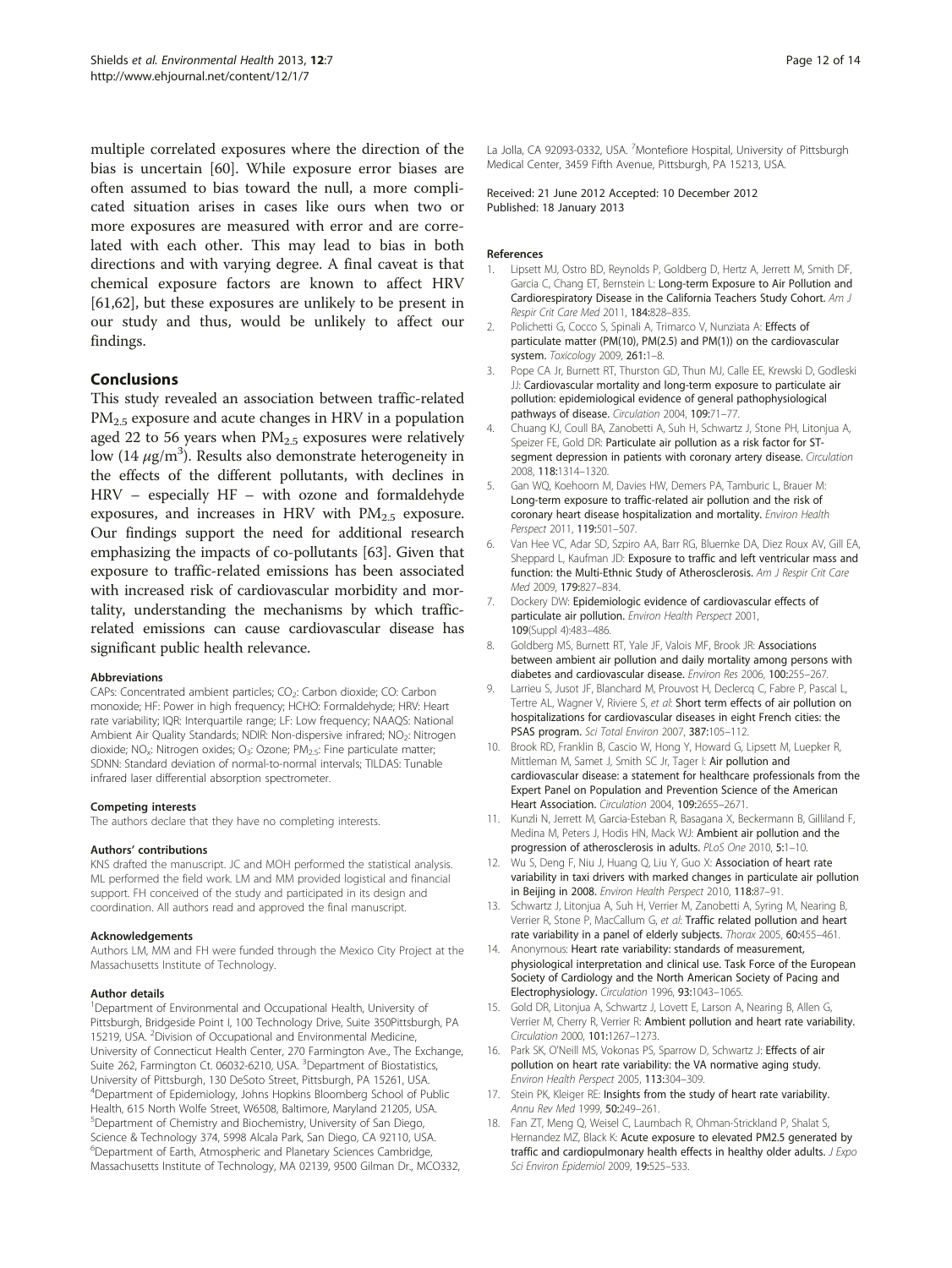- <span id="page-12-0"></span>19. Rowan WH 3rd, Campen MJ, Wichers LB, Watkinson WP: Heart rate variability in rodents: uses and caveats in toxicological studies. Cardiovasc Toxicol 2007, 7:28–51.
- 20. Chuang KJ, Chan CC, Su TC, Lee CT, Tang CS: The effect of urban air pollution on inflammation, oxidative stress, coagulation, and autonomic dysfunction in young adults. Am J Respir Crit Care Med 2007, 176:370-376.
- 21. Fakhri AA, Ilic LM, Wellenius GA, Urch B, Silverman F, Gold DR, Mittleman MA: Autonomic effects of controlled fine particulate exposure in young healthy adults: effect modification by ozone. Environ Health Perspect 2009, 117:1287–1292.
- 22. Peretz A, Kaufman JD, Trenga CA, Allen J, Carlsten C, Aulet MR, Adar SD, Sullivan JH: Effects of diesel exhaust inhalation on heart rate variability in human volunteers. Environ Res 2008, 107:178–184.
- 23. Magari SR, Schwartz J, Williams PL, Hauser R, Smith TJ, Christiani DC: The association of particulate air metal concentrations with heart rate variability. Environ Health Perspect 2002, 110:875–880.
- 24. Holguin F, Tellez-Rojo MM, Hernandez M, Cortez M, Chow JC, Watson JG, Mannino D, Romieu I: Air pollution and heart rate variability among the elderly in Mexico City. Epidemiology 2003, 14:521-527.
- 25. Delfino RJ, Gillen DL, Tjoa T, Staimer N, Polidori A, Arhami M, Sioutas C, Longhurst J: Electrocardiographic ST-segment depression and exposure to traffic-related aerosols in elderly subjects with coronary artery disease. Environ Health Perspect 2011, 119:196–202.
- 26. Gold DR, Litonjua AA, Zanobetti A, Coull BA, Schwartz J, MacCallum G, Verrier RL, Nearing BD, Canner MJ, Suh H, Stone PH: Air pollution and ST-segment depression in elderly subjects. Environ Health Perspect 2005, 113:883–887.
- 27. Laden F, Neas LM, Dockery DW, Schwartz J: Association of fine particulate matter from different sources with daily mortality in six U.S. cities. Environ Health Perspect 2000, 108:941–947.
- 28. Riediker M, Cascio WE, Griggs TR, Herbst MC, Bromberg PA, Neas L, Williams RW, Devlin RB: Particulate matter exposure in cars is associated with cardiovascular effects in healthy young men. Am J Respir Crit Care Med 2004, 169:934–940.
- 29. NRC: Research Priorities for Airborne Particulate Matter IV: Continuing Research Progress. Washington, DC: National Academies Press; 2004.
- 30. Jia X, Song X, Shima M, Tamura K, Deng F, Guo X: Acute effect of ambient ozone on heart rate variability in healthy elderly subjects. J Expo Sci Environ Epidemiol 2011, 21(5):541–547.
- 31. Laumbach RJ, Rich DQ, Gandhi S, Amorosa L, Schneider S, Zhang J, Ohman-Strickland P, Gong J, Lelyanov O, Kipen HM: Acute changes in heart rate variability in subjects with diabetes following a highway traffic exposure. J Occup Environ Med 2010, 52:324–331.
- 32. HEI: Traffic-Related Air Pollution: A Critical Review of the Literature on Emissions, Exposure, and Health Effects. In Book Traffic-Related Air Pollution: A Critical Review of the Literature on Emissions, Exposure, and Health Effects. City: Health Effects Institute; 2010.
- 33. Report on the Mexico City Metropolitan Area (MCMA) 2003 Field Measurement Campaign. [\[http://mce2.org/newsletter/nwsltr\\_3/english/field.html\]](http://mce2.org/newsletter/nwsltr_3/english/field.html).
- 34. Kolb CEHS, McManus JB, Shorter JH, Zahniser MS, Nelson DD, Jayne JT, Canagaratha MR, Worsnop MDR: Mobile laboratory with rapid response instruments for real-time measurments of urban and regional trace gas and particulate distributions and emission source characteristics. Environ Sci Technol 2004, 38:5694–5703.
- 35. Marr LC, Grogan LA, Wohrnschimmel H, Molina LT, Smith TJ, Garshick E: Vehicle traffic as a source of particulate polycyclic aromatic hydrocarbon exposure in the Mexico City metropolitan area. Environ Sci Technol 2004, 38:2584–2592.
- 36. Jiang MML, Dunlea EJ, et al: Vehicle flight emissions of black carbon, polycyclic aromatic hydrocarbons, and other pollutants measured by a mobile laboratory in Mexico City. Atmos Chem Phys 2005, 5:3377–3387.
- 37. Dunlea EJ HS, Nelson DD, Volkamer RM, Lamb BK, Allwine EJ, Grutter M, Ramos Villegas CR, Marquex C, Blanco S, Cardenas B, Kolb CE, Molina LT, Molina MJ: Technical note: Evaluation of standard ultraviolet absorption ozone monitors in a polluted urban environment. Atmos Chem Phys 2006, 6:3163–3180.
- 38. Jiang M, Marr LC, Dunlea EJ, Herndon SC, Jayne JT, Kolb CE, Knighton WB, Rogers TM, Zavala M, Molina LT, Molina MJ: Vehicle fleet emissions of black carbon, polycyclic aromatic hydrocarbons, and other pollutants measured by a mobile laboratory in Mexico City. Atmos Chem Phys 2005, 5:3377–3387.
- 39. Stein PK, Bosner MS, Kleiger RE, Conger BM: Heart rate variability: a measure of cardiac autonomic tone. Am Heart J 1994, 127:1376–1381.
- 40. Belsley DA, Kuh E, Welsch RE: Regression Diagnostics. New York: John Wiley & Sons; 1980.
- 41. Fitzmaurice G, Laird N, Ware J: Applied longitudinal anlysis. New York: John Wiley & Sons; 2004.
- 42. National Ambient Air Quality Standards (NAAQS). [\[http://www.epa.gov/air/](http://www.epa.gov/air/criteria.html) [criteria.html](http://www.epa.gov/air/criteria.html)].
- 43. Zanobetti A, Gold DR, Stone PH, Suh HH, Schwartz J, Coull BA, Speizer FE: Reduction in heart rate variability with traffic and air pollution in patients with coronary artery disease. Environ Health Perspect 2010, 118:324–330.
- 44. Adar SD, Gold DR, Coull BA, Schwartz J, Stone PH, Suh H: Focused exposures to airborne traffic particles and heart rate variability in the elderly. Epidemiology 2007, 18:95–103.
- 45. Malliani A, Lombardi F, Pagani M, Cerutti S: Power Spectral-Analysis of Cardiovascular Variability in Patients at Risk for Sudden Cardiac Death. J Cardiovasc Electr 1994, 5:274–286.
- 46. Vanoli E, Adamson PB, Foreman RD, Schwartz PJ: Prediction of unexpected sudden death among healthy dogs by a novel marker of autonomic neural activity. Heart Rhythm 2008, 5:300–305.
- 47. Lerma C, Wessel N, Schirdewan A, Kurths J, Glass L: Ventricular arrhythmias and changes in heart rate preceding ventricular tachycardia in patients with an implantable cardioverter defibrillator. Med Biol Eng Comput 2008, 46:715–727.
- 48. Lombardi F, Porta A, Marzegalli M, Favale S, Santini M, Vincenti A, De Rosa A: Heart rate variability patterns before ventricular tachycardia onset in patients with an implantable cardioverter defibrillator. Participating Investigators of ICD-HRV Italian Study Group. Am J Cardiol 2000, 86:959–963.
- 49. Mani V, Wu X, Wood MA, Ellenbogen KA, Hsia PW: Variation of spectral power immediately prior to spontaneous onset of ventricular tachycardia/ventricular fibrillation in implantable cardioverter defibrillator patients. J Cardiovasc Electrophysiol 1999, 10:1586-1596.
- 50. Link MS, Dockery DW: Air pollution and the triggering of cardiac arrhythmias. Am J Epidemiol, 176(9):827–837.
- 51. Wu CF, Kuo IC, Su TC, Li YR, Lin LY, Chan CC, Hsu SC: Effects of personal exposure to particulate matter and ozone on arterial stiffness and heart rate variability in healthy adults. Am J Epidemiol 2010, 171:1299–1309.
- Vallejo M, Ruiz S, Hermosillo AG, Borja-Aburto VH, Cardenas M: Ambient fine particles modify heart rate variability in young healthy adults.  $J \, \text{Expo}$ Sci Environ Epidemiol 2006, 16:125–130.
- 53. Wheeler A, Zanobetti A, Gold DR, Schwartz J, Stone P, Suh HH: The relationship between ambient air pollution and heart rate variability differs for individuals with heart and pulmonary disease. Environ Health Perspect 2006, 114:560–566.
- 54. Suh HH, Zanobetti A: Exposure error masks the relationship between traffic-related air pollution and heart rate variability. J Occup Environ Med 2010, 52:685–692.
- 55. Kaufman JD, Adar SD, Allen RW, Barr RG, Budoff MJ, Burke GL, Casillas AM, Cohen MA, Curl CL, Daviglus ML, et al: Prospective Study of Particulate Air Pollution Exposures, Subclinical Atherosclerosis, and Clinical Cardiovascular Disease: The Multi-Ethnic Study of Atherosclerosis and Air Pollution (MESA Air). Am J Epidemiol 2012, epub ahead of print.
- 56. Scaife A, Barclay J, Hillis GS, Srinivasan J, Macdonald DW, Ross JA, Ayres JG: Lack of effect of nitrogen dioxide exposure on heart rate variability in patients with stable coronary heart disease and impaired left ventricular systolic function. Occup Environ Med 2012, 69:587–591.
- 57. Weichenthal S, Kulka R, Dubeau A, Martin C, Wang D, Dales R: Trafficrelated air pollution and acute changes in heart rate variability and respiratory function in urban cyclists. Environ Health Perspect 2011, 119:1373–1378.
- 58. Toxicological Profile for Formaldehyde. [[http://www.atsdr.cdc.gov/toxprofiles/](http://www.atsdr.cdc.gov/toxprofiles/TP.asp?id=220&tid=39) [TP.asp?id=220&tid=39](http://www.atsdr.cdc.gov/toxprofiles/TP.asp?id=220&tid=39)].
- 59. Anderson JL, Adams CD, Antman EM, Bridges CR, Califf RM, Casey DE Jr, Chavey WE 2nd, Fesmire FM, Hochman JS, Levin TN, et al: 2011 ACCF/AHA Focused Update Incorporated Into the ACC/AHA 2007 Guidelines for the Management of Patients With Unstable Angina/Non-ST-Elevation Myocardial Infarction: a report of the American College of Cardiology Foundation/American Heart Association Task Force on Practice Guidelines. Circulation 2011, 123:e426–579.